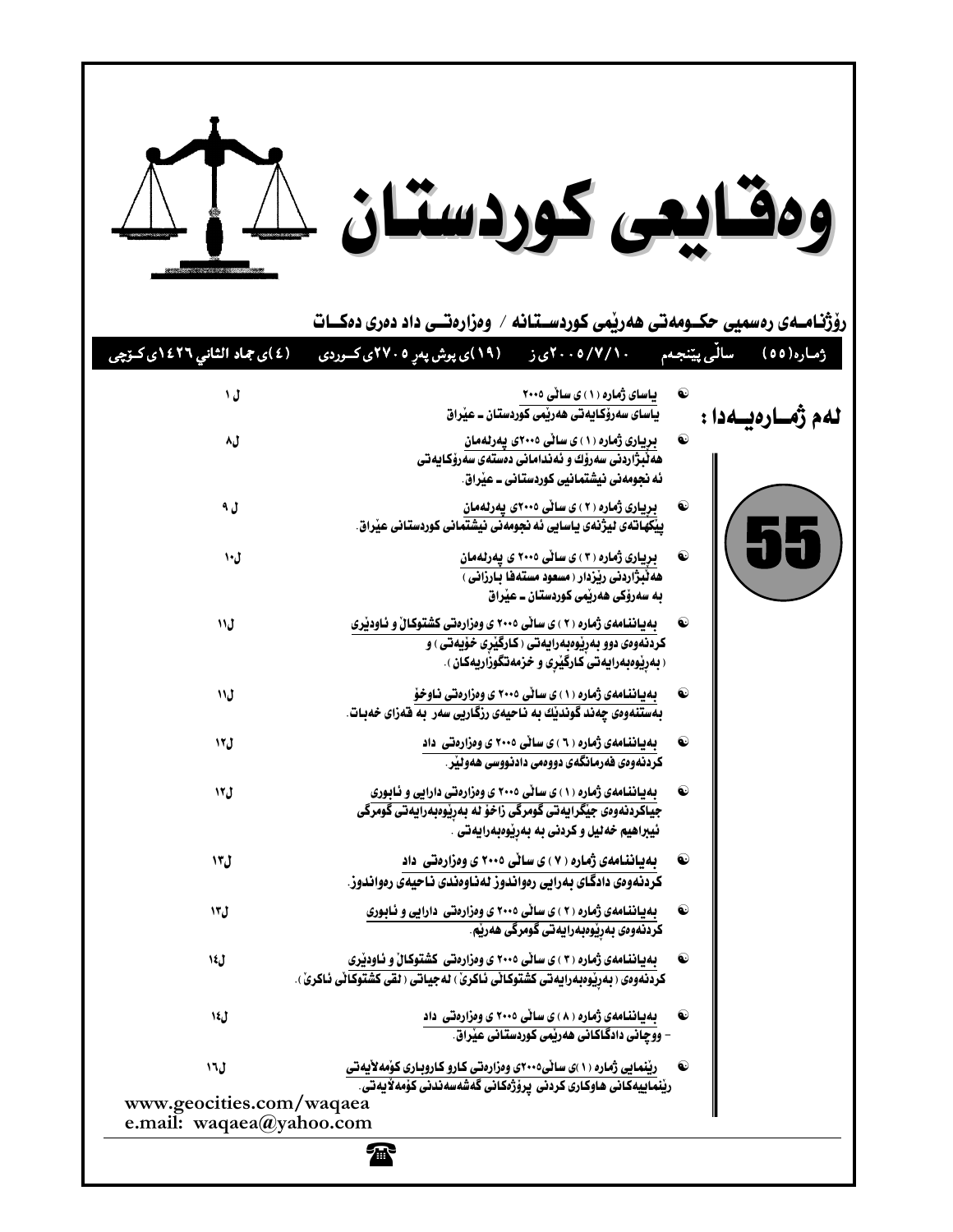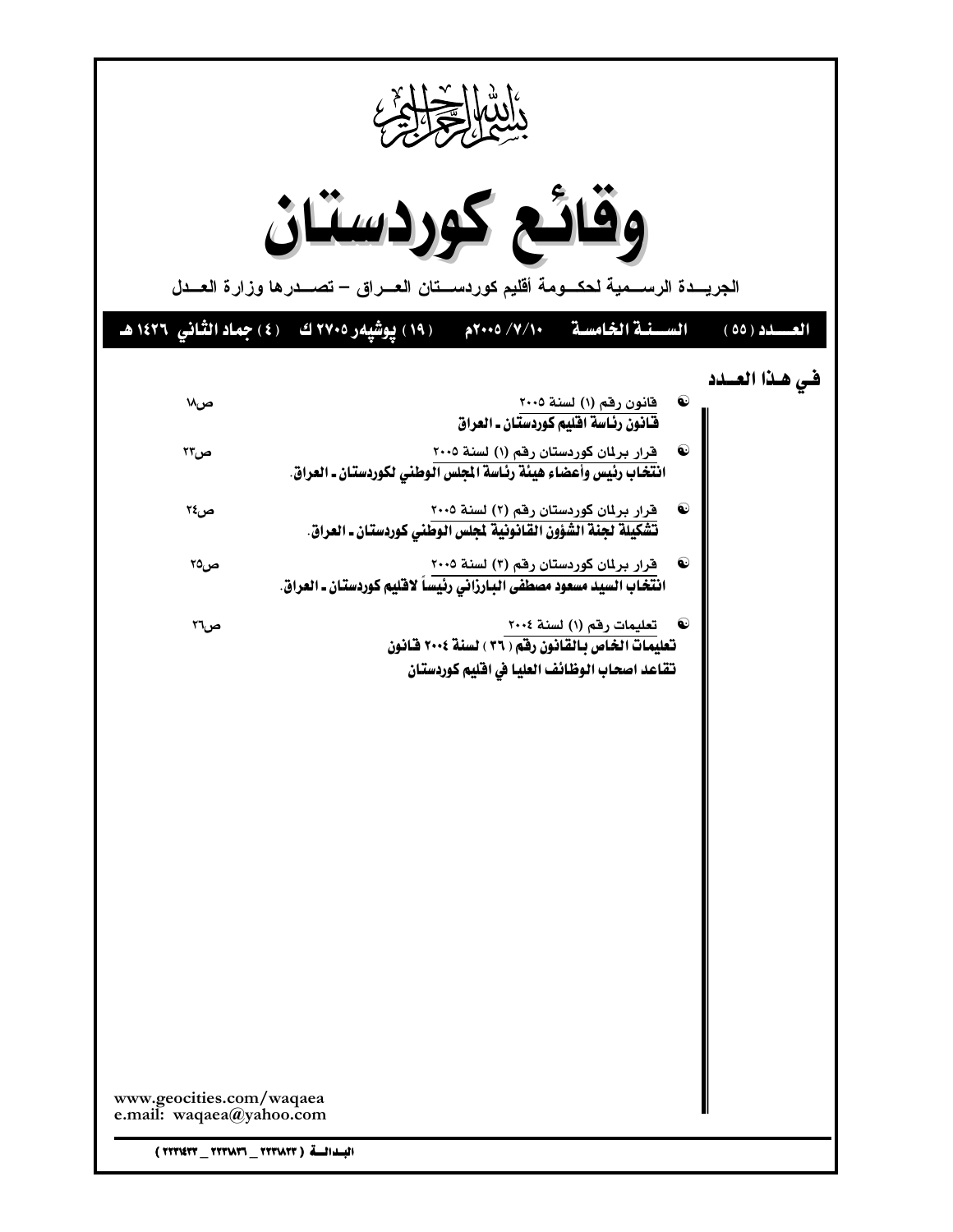#### يساسسا

بهناوي خواي به خشندهو ميهرهبان ىمناوى گەنەوە ئه نحومەنى نېشتمانيى كوردستان ــ عيراق ژمارهی دهرکرده: ۱ رۆژى دەركردە: ٢٠٠٥/٦/٨

پشت به حوکمی برِگـه (۱)ی مـاددهی (٥٦) و مـاددهی (٥٣) لـه پاسـای ژمـاره (۱)ی سـالّی (۱۹۹۲) ی هـهموارکراوو، لهسـهر داوای ژمـارهی یاسـایی لـه ئهندامانی ئهنجومـهنی نیـشتمانیی کوردستان ۔ عیّراق و، ئەو پىرۆژە ياسايەش كە ئەنجومەن لەدانپشتنى ژمارە (٣)ى رۆژى (۲/۰۰/۱/۷)دا دهنگی پێداوهو، بهیێی ئهو دهسهلاتهش که به برگه (۳)ی ماددهی (۲)ی پاسای ژماره (۱۰)ی سالّی ۱۹۹۷ ییّماندراوه، بریاری دهرهیّنانی ئهم یاسایهی خوارهوهمان دا:

> بیاسای ژماره (۱) ی سالّی / ۲۰۰۵ یاسای سەرۆکایەتی ھەریمی کوردستان ــ عیراق بەشى يەكەم حوكمه كشتىىمكان

> > ماددەي ئەكەم :

هەرێمی کوردستان ـ عێراق سەرۆکێکی دەبێت بە (سەرۆکی ھەرێمی کوردستان ـ عێـراق) نـاو دەبرى، كە سەرۆكى بالاي رايەراندنيشە لە ھەرێمدا.

ماددەي دووەم :

هاوولاتياني کوردستان ـ عێراق، بهدهنگدانێکي گشتي و نهـێني و راسـتهوخۆ، سـهرۆکي بـۆ هەرێم ھەلدەبژێرن كە لەسەر ئاستى ناوخۆو ئاستى دەرەوەش نوێنەراپەتىپان دەكاو، بەناويانەوە دەدويّت و، ھەماھەنگى لەنێوان دەسەلاتە فيدراليەكان و دەسەلاتەكانى ھەرپمدا دەكات.

ماددەى سىيەم :

(ويلايەتى) سەرۆكى ھەريم بۆ چوارسالەو، دەشى بۆ جارى دورەميش ھەلىژىردرىيتەوە. ماددهي چوارهم:

دەنگدان بىۆ ھەلبىژاردنى سـەرۆكى ھـەرپم لەكاتوسـاتى ھەلبـژاردنى ئەنجومـەنى نيـشتمانى کوردستان ۔ عٽِراقدا ئەنجام دەدرێت بەمەرجىٚ لەگـﻪلٚ حـوکمی مـاددەی سـيٽيەمی ئـﻪم ياسـايە يێڃەوانە نەبىؒ و، لەوماوەيە كەم نەكاتەوە كە بۆى ديار كراوە.

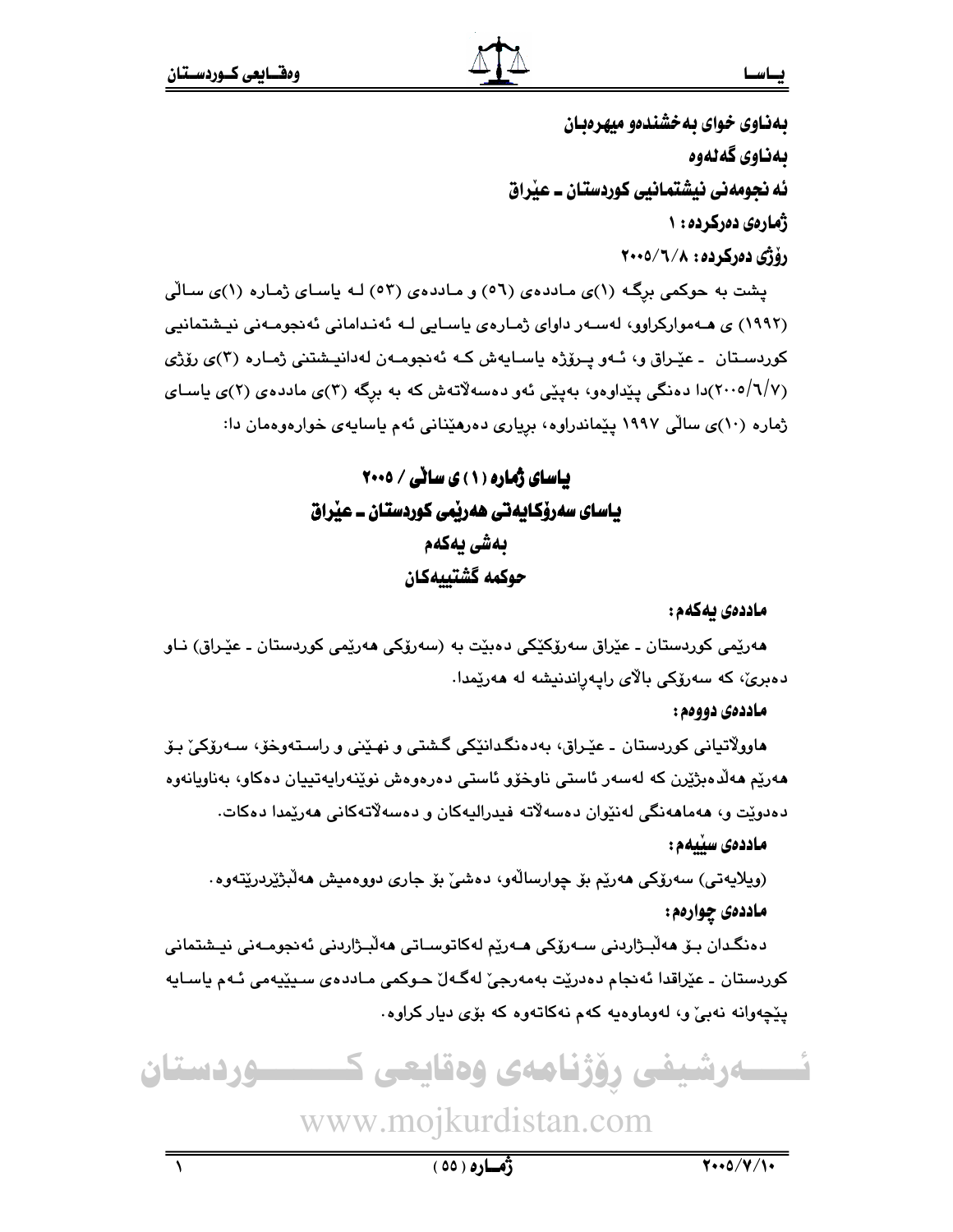بساسسا

# بهشي دووهم مەرجەكانى ياٽيوراوو ھەٽبژير

ماددەى يێنجەم: مەرجە يانيوراو: ۱–تەمەنى لەكاتى ھەلىژاردىدا لە (٤٠) چل سال كەمتر نەبىّ. ٢–ماوولاتي و نيشتهجٽي کوردستان ـ عٽراق بٽت-۳–لەھەمور مافە مەدەنى و سياسيەكانى بەھرەمەند بێت. ماددەى شەشەم :

دەبىيّ ھەلبىژێر ئـەو مەرجانـەي تێدابێت كـە لەياسـاي ھەلبـژاردنى ئەنجومـەنى نيـشتمانى کوردستان ـ عیّراق ژماره (۱)ی سالّی ۱۹۹۲ی ههموارکراودا هاتوون.

> بەشى سێيەم يـالأوتن و هەنبژاردن

> > ماددەى حەفتەم:

١-داواي خوّيالاوتن، لاني كـهم، پـێش (٣٠) سـي روِّژ لـه وادهي هه لبژاردنـهكاني ئه نجومـهني نيـشتمانى كوردسـتان ـ عێـراق، پێـشكەش بـه دەسـتەي بـالاي سەريەرشـىتى ھەلْبژاردنـﻪكانى ئەنجومەنى نېشتمانى كورىستان ـ عٽراق دەكرىؒ۰

۲–دەبیّ دەستەی بالا، داوای خۆپالاوتنەكە بەبنىرى پەكلا بكاتـەوەو، لـەماوەی (٤) چـوار رۆژدا ـ لەيٽشكەشكردنى داواكەوە ـ بلاوى بكاتەوە.

٣-پيالٽوراو ميافي خۆييەتى، ليەماوەي (٧) حيەوت رۆژدا - ليەرۆژى دەرچىوونى برييارى رەتكردنەوەي داواكەپەوە ـ لەبەر دەمىي دادگاي تـەميزى ھـەرێمى كوردسـتاندا نـارەزايى خـۆى نیشان بدات.

٤–دادگا له ماوهى (٢) دوو رۆژ، لەپێشكەشكردنى نارەزاييەكەوە، بريـارێكى بنـبرى لەسـەر دەردەكاو بلاوى دەكاتەوەو، يالێوراوەكەش لـەرۆژى دەرچـوونى بريارەكـەوە بـە يێراگەيەنـدراو دادەندرئ.

٥–دەستەي بالا لانى كەم (١٥) يازدە رۆژ بـەر لـەوادەي رۆژى ھەلبـژاردن، نـاوى يـالێوراوان رادەگەٽىنىؒ.

ماددەى ھەشتەم:

ئەو پالێوراوەي زۆرينەي سادەي دەنگەكان بەدەست بێنى، بەبراوە دادەندرىؒ.



 $\overline{\mathbf{r}}$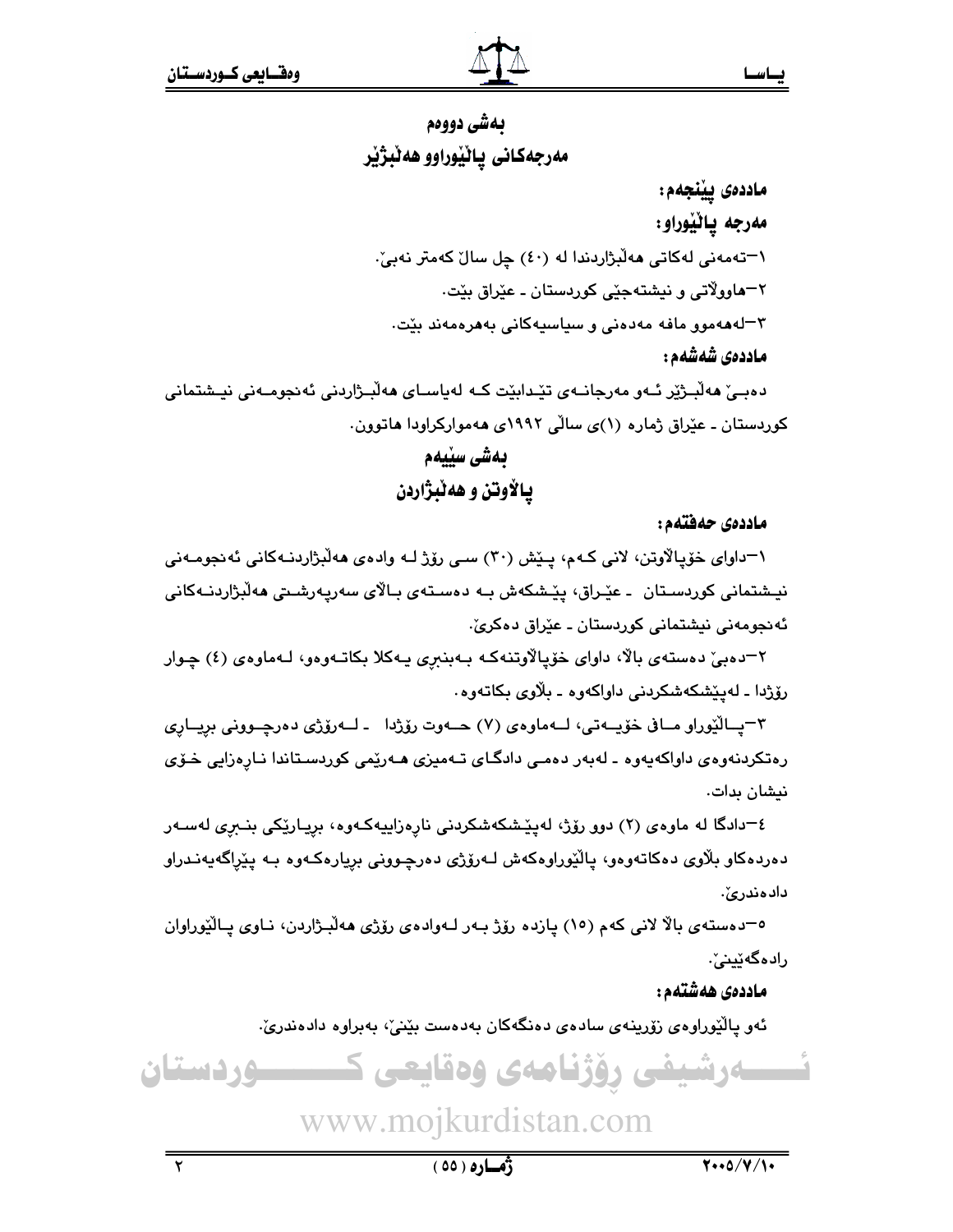# بەشى چوارەم ئەركوفرمان و دەسەلاتەكانى سەرۆكى ھەرنم

#### ماددەى نۆبەم :

سەرۆكى ھـەرێم، دواي ھەڵبـژاردن و، يـێش دەسـتبەكاربوونى لـه ئـەرك و فەرمانەكانيـدا، لـە مـاوهي (٧) حــهوت رۆژدا ــ لــه رۆژى هەلىژاردىنيــهوه ــ ئــهم ســوێندەي خــوارەوه لەبــهردەمى ئەنجومەنى نيشتمانى كوردستان ـ عێراقدا دەخوات:

(سـوێند بـیٌ بـهخوای مـهزن، پارێزگـاری لـه مافـهکان و دهسـکهوتهکان و پـهکریزی و بەرژەوەندىيەكانى ھاولاتيانى ھەرپمى كوردستان بكەم و ئەركوفرمانەكانم بەدروستى و دلـْسۆزى ئەنجام بدەم).

ماددەى دەىمە :

سەرۆكى ھەرپم ئەم ئەركوفرمان و دەسەلاتانەي خوارەوەي ھەيە:

يەكەم: ئەم ياسايانەي ئەنجومەنى نيشتمانى ھەرێم دايان دەنێت، سـەرۆكى ھـەرێم لـﻪماوەي (۱۰) ده رۆژدا لەرۆژى دانانيەوه دەريان دەچوپنى و، مافى ئەوەشى ھەيە (تانە) لە كۆي ياساكە يان له بهشێکی بدات و، رهوانهی ئهنجومهنی بکاتـهوه تـا چـاوی پێدابخشێنێتهوه، لـهم بـارهدا برياري ئەنجومەن بنىرە.

دووهم: لهحالُهتێکـدا ئەنجومــەنى نيــشتمانى هــەرێم هەلٚبوەشــێتەوە، يــان مــاوەي خــولى هەلبژاردنەكـەي كۆتـايى ھاتبــێ، سـەرۆكى ھـەرێم لــە مـاوەي (١٥) يــازدە رۆژدا فــەرمانىٚ بـۆ ئەنجامدانى ھەلىژاردنى گشتى دەردەچوينىٚ.

سـێپهم: لـهماوهي (١٠) ده رۆژدا لـهرۆژي راگهپانـدني ئـهنجامي كۆتـايي هەلبژاردنهكـهوه، فەرمانى بانگهێشت كردنى ئەنجومەنى نيشتمانى ھەرێم بىۆ خىولى پەكەمى كۆبوونـەوەى خىولى ھەلْبِژاردن دەردەچوێنىٚ و، ئەگەر بانگھێشتى بۆ دەرنەكرا، ئەوا ئەنجومەن، لەخۆپـەوە لــە رۆژى دوای کۆتايى ماوەكە كۆدەبێتەوە.

چوارهم: لهم حالّهتانهى خوارهوهدا، بهفهرمانيّ ئهنجومهى نيشتماني كوردستان ـ عيّراق ھەلدەوەشىيىيتەوە:

۱–ئەگەر يتر لە نيوەي ئەندامەكانى دەستيان لەكار كێشاپەوە.

٢–ئەگــەر لــهماوهى (٤٥) چـل و يێـنـج رۆژدا لهبانگهێـشت كردنــى بــۆ كۆبوونــهوهى خــولى ھەلبژاردن، ژمارەي ياسايى ئەندامان بەدەست نەھات.

۳–ئەگەر ئەنجومەن متمانەي بەئەنجومەنى وەزيران، لە سىّ يێكھاتەي وەزارى جياوازى يەك لەدران يەكدانەدانى ، دۆۋفا ھەي 15 كۈندى ك ۰۹ دستان

٤–ئەگەر سىستەمى مەلبزاردنى ئەنجومەن گۆرلو، خولى مەلبزاردنىش (٦) مانگ يان كەمترى www.mojkurdistan.com مابوو.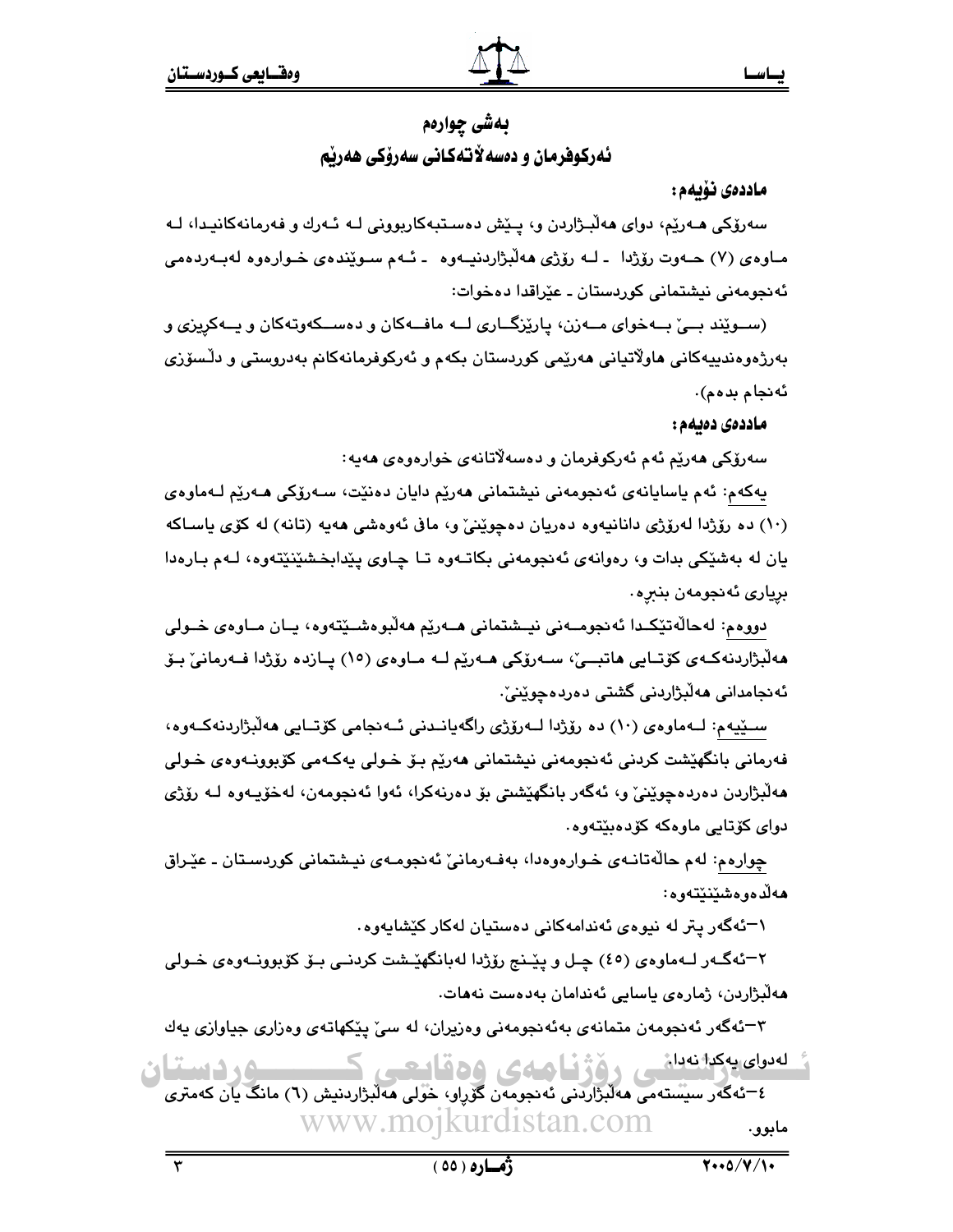پێنجەم: کاتیٚ ھەرێمی کوردستان و سیستەمە سیاسیەکەی، یان ئاسایشی گشتی ھەرێم، یان دامودەزگا دەستوورىيەكانى بكەونە مەترسىيەكى ئەوتۆوە، ھەرەشە لەبوونى بكاو، ئەنجومـەنى نيشتمانيش نەتوانى كۆببێتەوە، ئەوە، لەو بارەدا سەرۆكى ھەرێم دواي راوێژو رێككەوتن لەگەلّ ســەرۆكى ئەنجومــەنى نيــشتمانى و ســەرۆكى ئەنجومــەنى وەزيرانــى ھەرێمــدا بريــار گــەلىٚ دەردەچوێنیٚ هێزی ياسايان ھەيە بە بەمەرجیٚ ئەو بريارانە، لە يەكەم كۆبوونـەوەی ئەنجومـەنى نیشتمانی مەرپّمدا بخریّنه بەردەمی. خۆ ئەگەر ماتوو نەخرانە بەردەمی، يان خرانــه بــەردەمی و ئەنجومەن يەسەندى نەكردن، ئەوا، لەويارەدا سيفەتى ياساييان نامێنىٰ:

شەشەم: لێبوردنى تايبەت لە بەندكراوان، بەيێى ياسا.

حەوتەم: يەسەندكردنى حوكمى لەسپدارەدان، يان سووك كردنى بۆ بەندكردنى ھەتا ھەتا. مەشتەم: جاردانى بارى نائاسايى بەپێى ياسايەكى تايبەت.

نۆيەم: لەكاتى پێويستدا بانگهێشتى ئەنجومەنى وەزيران دەكا بۆ كۆبورنەوەيـەكى ناچـارى و گفتوگۆکردنى پرسگەلێکى دېارکراو کە کۆبوونەوەکەي بۆ دەکرێ، سەرۆکاپەتى کۆبوونەوەکەش د هکا .

دەپەم: لەكاتى پێويستداو، بە رەزامەندى ئەنجومەنى نيشتمانى ھەرێم، رێگە دەدات بـەھێزە چەكدارەكانى فيدرال بێنە ناو ھەرێمەوە.

يازدە: سەرۆكى ھەرێم بۆى ھەيە، بەرەزامەندى ئەنجومەنى نيشتمانى كوردسىتان ـ عێراق، هێزەكانى پێشمەرگە بۆ دەرەوەي ھەرێم بنێرێ.

دوازدەم: دواي ناونــانى ســەرۆكى وەزيــران لەلايــەن ئەنجومــەنى نيــشتمانى كوردســتان ـ عێراقەوە، سەرۆكى ھەرێم داواي لىٚ دەكا، وەزارەتەكەي لەماوەي (٣٠) سى رۆژدا ـ لە رۆژى داوا كردنەكەوە، يێك بهێنىٚ.

سيازدهم: کاتيٰ ئەنجومەنى نيشتمانيي کوردستان ـ عێراق، ئەنجومەنى وەزيران يان وەزير لە متمانه دەخات، سەرۆكى ھەرێم فەرمانى قبولكردنى دەست لەكار كێشانەوەيان دەردەچوێنىٚ.

چـواردەم: فــەرمانى قبـوڵكردنى دەسـت لەكاركێـشانەوەى ئەنجومــەنى وەزيـران يـان وەزيـر دەردەچوێنى و، داواشيان لى دەكا لەئەركوفرمانى خۆياندا بەردەوام بن تا وەزارەتى نـوى پێك دەھێنرێ٠

پـازدەم: دامەزرانـدنى خـاوەن پلــه تايبەتــەكان لەســەر پێـشنيازى وەزيـرى پەيوەنديـدارو رەزامەندى ئەنجومەنى وەزيران.

شىازدەم: دامەزرانىدنى دادوەران و سىەرۆك و ئەنىدامانى ئيىدىغاى گىشتى دواى پالاوتنيــان لەلايەن ئەنجومەنى دادوەرى ھەرپمەرەمى 300 كىسى ك ِ جەڤدەم: بەخشىنى روتبە*ي س*ەربازى بەئەفسەرانى ھێزە چـەكدارەكانى ھـەرێم و ھێزەكـانى ئاسايشى ناوخۆر دەرلكرارىكاغاناشىلىشلىك لېلىيكى لىسا (راكيارلارارلاقان!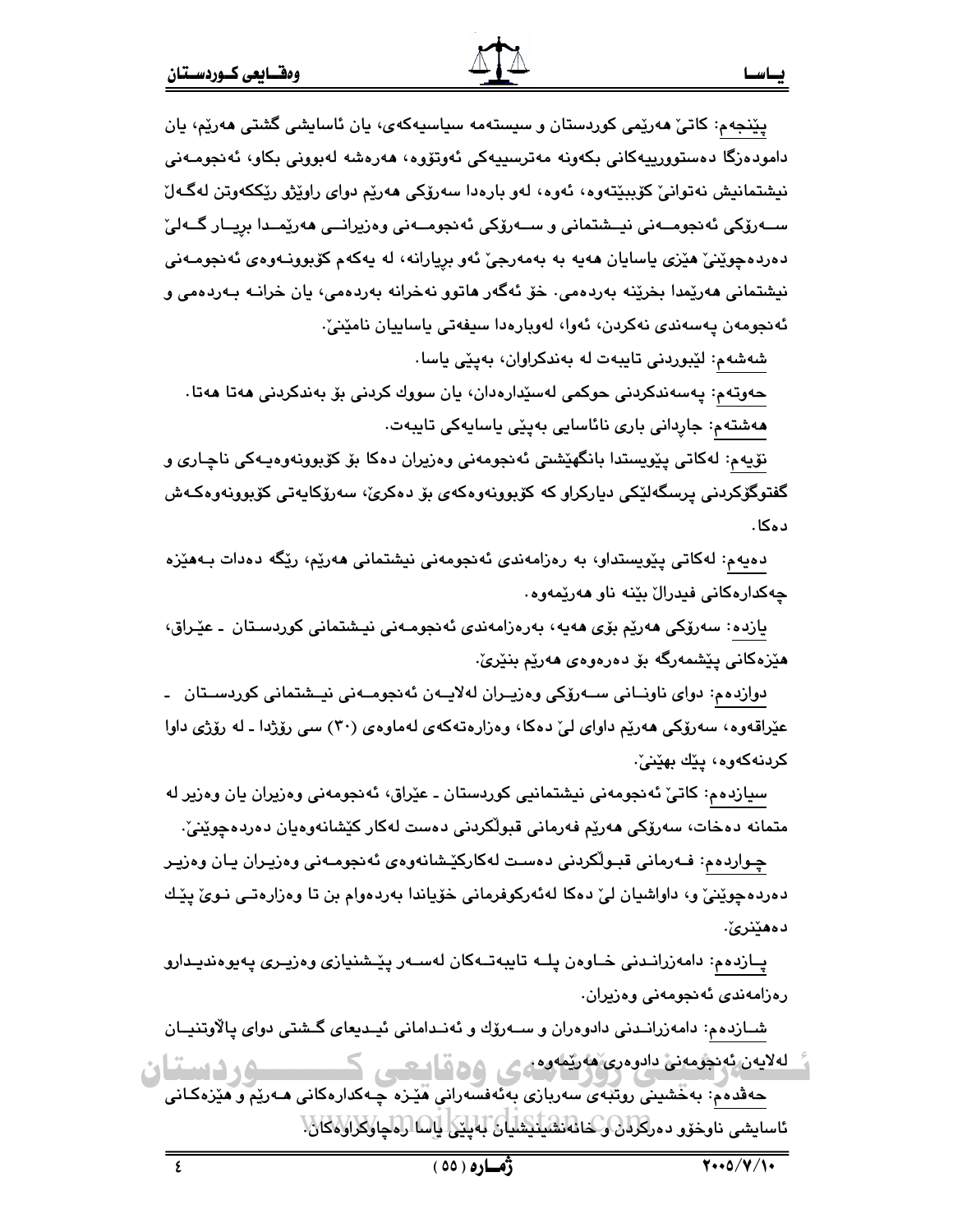هەژدەم: بەخشىنى نيشان و مەداليا بەپێى ياسا. مادەي بازدەم : مووجهو دەرمالەی سەرۆکی ھەریم بەپیی پاسا دیار دەكریّ. ماددهي دواردهم : سەرۆكاپەتى ھەرێم دىوانێكى دەبىٚ و، يێكھاتەو ئەركەكانى بەياسا دىار دەكرێت. ماددەي سىازدەم : ۱–سەرۆكى مەرپە فەرماندارى گشتى مێزەكانى يێشمەرگەي مەرپمى كوردستان ـ عێراقە٠ ۲–سەرۆكى مەرپە جېگريك بۆ فەرماندارى گشتى مېزەكانى يېشمەرگەي مـەرپمى كوردسـتان ـ عێراق دادهمەزرێنیٌ تا له ئەرکوفرمانەکانیدا لەم رووەوە ياريدەی بداو، لەديارنەبوونیدا جێگای بگرێتەوە. ماددهي چواردهم: لەحالەتى ديارنەبوونى سەرۆكى ھەرپمدا لەبەر ھەر ھۆيەك دەبى، ببى، سـەرۆكى ئەنجومـەنى وەزيران، لەجياتى ئەو، ئەركوفرمانەكانى لەئەستۆ دەگرىّ. ماددەى يازدەم: ئەگەر يلەر يايەي سەرۆكى ھەريّم، لەبەر ھەر ھۆيەك چۆل بور سەرۆكى ئەنجمەنى نيـشتمانى کوردستان ـ عێراق ئەرك و فرمانەکانى ھەلّاەسورێنىٚ تا لە ماوەی (٦٠) شەست رۆژ دا ـ لە رۆژى چۆل بوونى پلەو پايەكەرە ـ سەرۆكێكى نوێ ھەلدەبژێردرێ. ماددەي شازدەم : مـاوەي سـەرۆكايەتى سـەرۆكى ھـەرێم، لـەم حالّەتانـەي خـوارەوەدا، بـەبريارىّ لــە لايـەن ئەنجومەنى نيشتمانى كوردستان ـ عێراق كۆتايى پىٚ دەھێندرئ: ۱–ئەگەر سەرۆكى ھەريم خۆى داواى ئەوە بكات. ۲–نەتوانى، لەبەر مەر مۆيەك بێت، ئەركوفرمانەكەى مەلسوورێنى، ۳ - بــهلای کهمــهوه (\_\_) ی ئهنــدامانی ئهنجومهنینیــشتمانی کوردســتان ـ عیّــراق، لــه دەنگدانێکى نهێنیدا، له متمانهى بخەن. بەشى پينجەم حوكمه گواستنهوهييهكان ماددەى حەقەدەھەم :

بەدەر لە جوكمى ماددەي دوۋەمى ئەم ياسايەن قيام ھىسى كى سەرۆكى ھەرپم، لەلايەن ئەنجومەنى نيشتمانى كورىسىتان ـ عيراقـەوە بـە زۆرينـەي دەنگـى ئەندامەكانى ھەلدەبزىلدانىڭ بۇ (وَلِلاَيَاتَىْ) لِكَكَها VVW . MO] K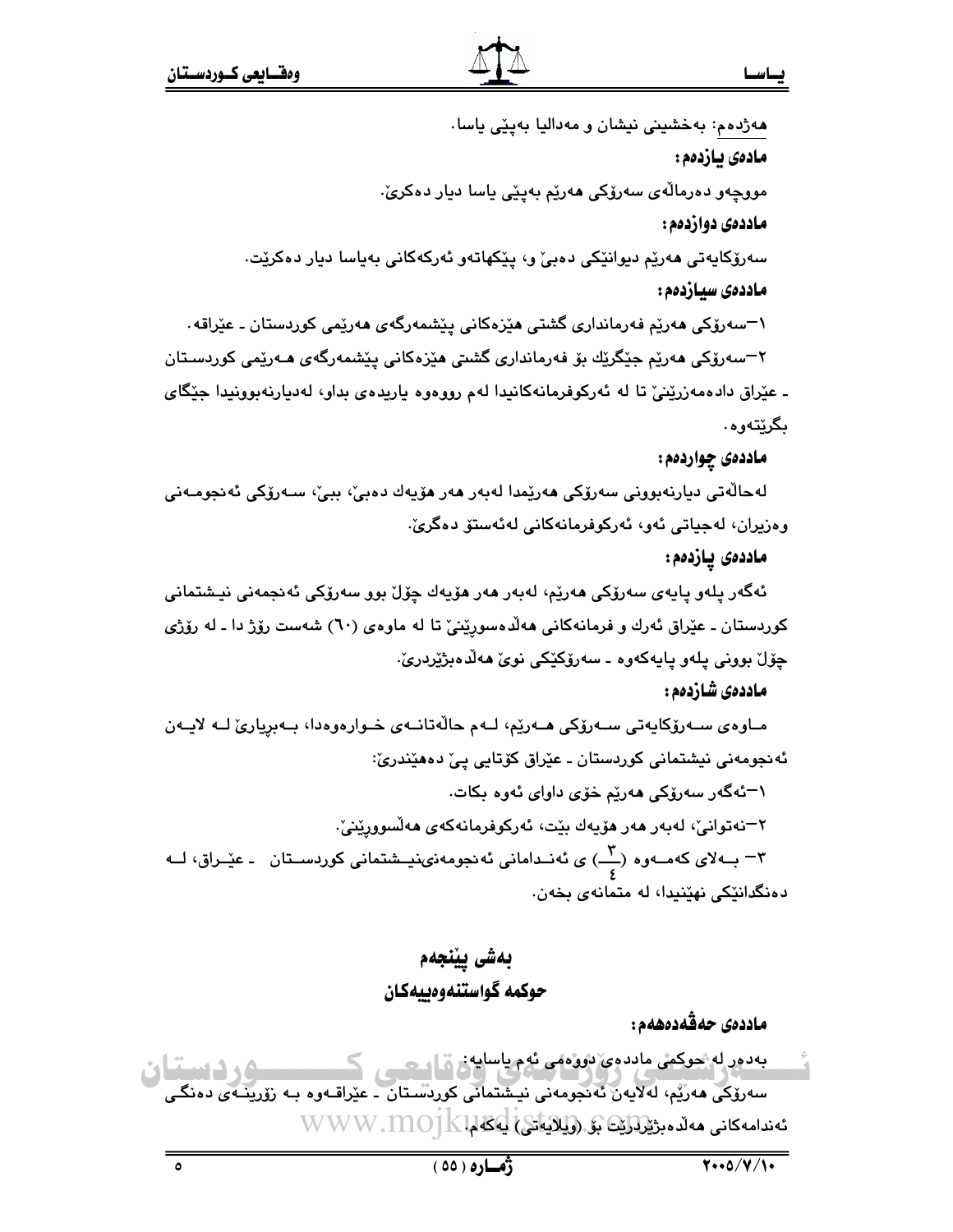#### ماددەى ھەژدەم :

باسـای ژمـاره (۲)ی سـالّی ۱۹۹۲ (باسـای ههڵبـژاردنی رابـهری بزووتنـهوهی رزگـاریخوازی کوردی) و، پاسای ژماره (۱۰) سالّی ۱۹۹۷ ی ههموارکراو ههلّدهوهشیّتهوه.

### ماددەي ئۆزدەم :

يٽويسته لهسـهر ئهنجومـهني وهزيـران و لايهنـه پهيوهنديـدارهكان كـار بـه حوكمـهكاني ئـهم ياسايه بكەن.

### مادەى بيستەم :

ئــهم باســابه لــه رۆژ دەرچــوونيەوە كــارى يێـدەكرىّ و لــه رۆژنامــهى رەسمــى (وەقــابعى کوردستان) دا بلاودهکریتهوه.

عدنان رشاد مفتى سەرۆكى ئە نحومەنى نېشتمانيى کوردستان ۔ عنراق

## ھۆی دانانی ئەم باسايە

لەبەرئەوەي لە ھەر سيستەمێكى سياسىدا سەرۆكێك ھەيە يـەكێتى گـەل و وولات بەرجەسـتە دەكات و بەناوى ئەوەوە لەسەر ئاستى سياسى و نێودەوڵەتى دەدوێت و وەك سـەرۆكى بـالاي رايەرانــدن چــاودێريى بەرژەوەندېيــەكانى ھاوولاتيــان دەكــات و ياليــشتێكى ســەرەكى،يە بــۆ سەقامگیری باری سیاسی و یێشکەوتنی کۆمەلگا، لەبەر ئـەوەش کـە بـاری نـاوخۆی یێشوو لـە کوردستاندا ریّـك و لــهبار نــهبوو، بـۆ تــهواوكردنى پرۆســهى هەلبـژاردنى (رابــهرى بزوتنــهوهى رزگاریخوازی کوردی) بەیێی یاسای ژمارە (۲) ی سـالّی (۱۹۹۲)، کەئێستا بـه یاپـەی سـەرۆکی هەرێم ناودەبرێ، دوا جار پێویستی کرد به پاسای ژمـارە (۱۰) ی سـالّی (۱۹۹۷) دەسـﻪلّاتەکانی دابەش بكرێت بەسەر سەرۆكى ئەنجومەنى نىشتمانى كوردستان ـ عێراق و سەرۆكى ئەنجومـەنى وەزيرانى مەرپمدا، لەبەر ئەرگۆرانكارىيە گرنگانەش كە لە عىراقدا رورياندا لە ئـەنجامى روخـانى رژێمی سەددام خوسٽِنی دیکتاتورو دەرجواندنی (پاسای بەرێوەبردنی دەولەتی عێراق بۆ قۆناغی گواستنەوە) كە سىستەمى فيدراتى بۆ<sub>)</sub> م<u>ۆر</u>اق چەسپاندو، سەركەرتىي ھەلىزاردنـە گـشتىيەكان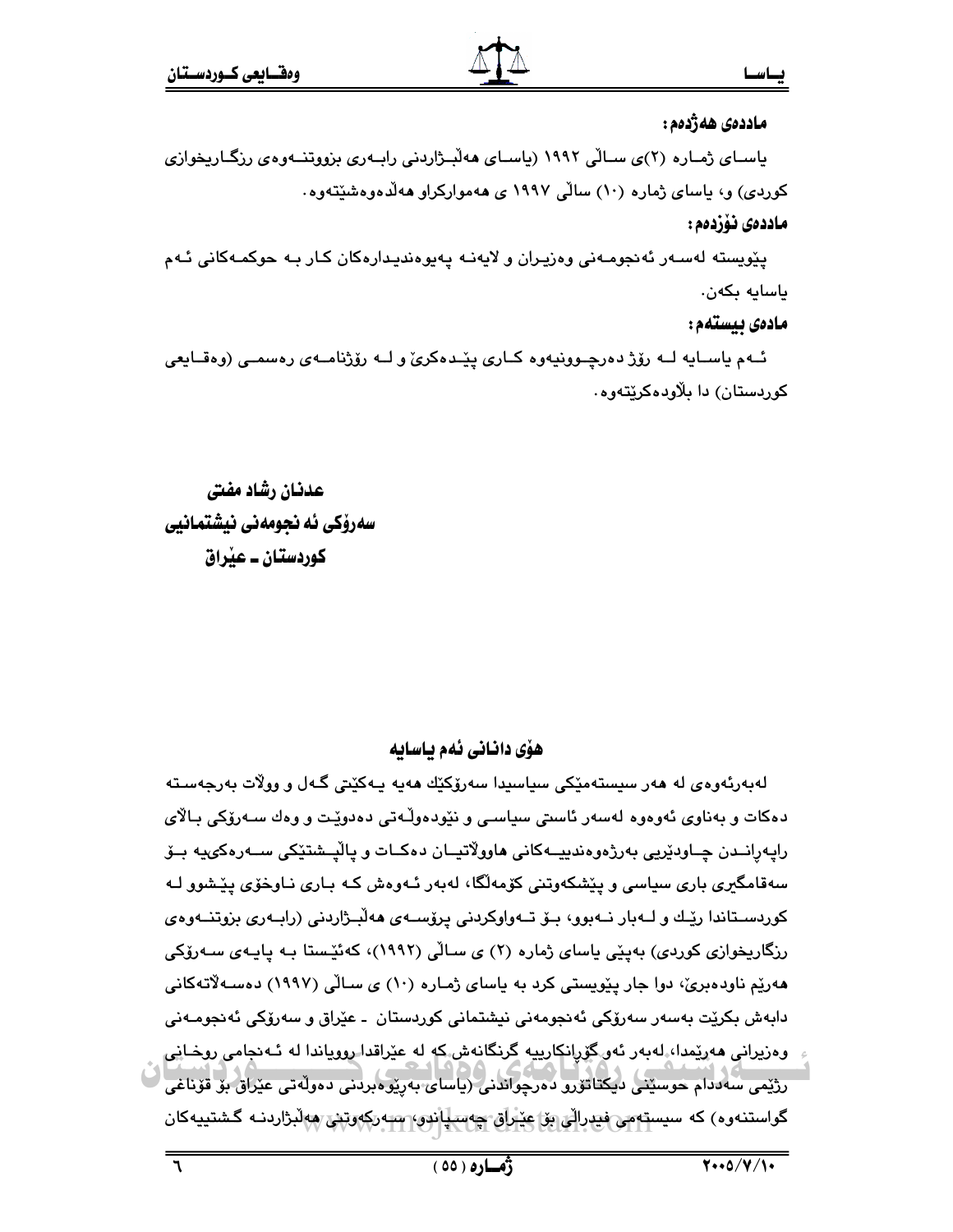لەعێراقدا كە بورە ھۆى پێكھێنانى پەكەم كۆمەلّەي نيشتمانى ھەلبىژێردراوى عێراق و بەشدارى كردنى كورد له دەسەلاتە فيدراليەكاندا تا دەگاتە سەرۆكايەتى كۆماريش و، لەبەرئەوەي قۆناغى داماتوو پێویست دهکات مەلّۈێست و تواناکان یـهك بخـرێن بـۆ بـهدیهێنانی ویـستهکانی گـهلی کوردستان ـ عیّراق له ئازادی و دیموکراسی و فیدرالّی دا، بۆیه ئهم یاسایه دانرا.

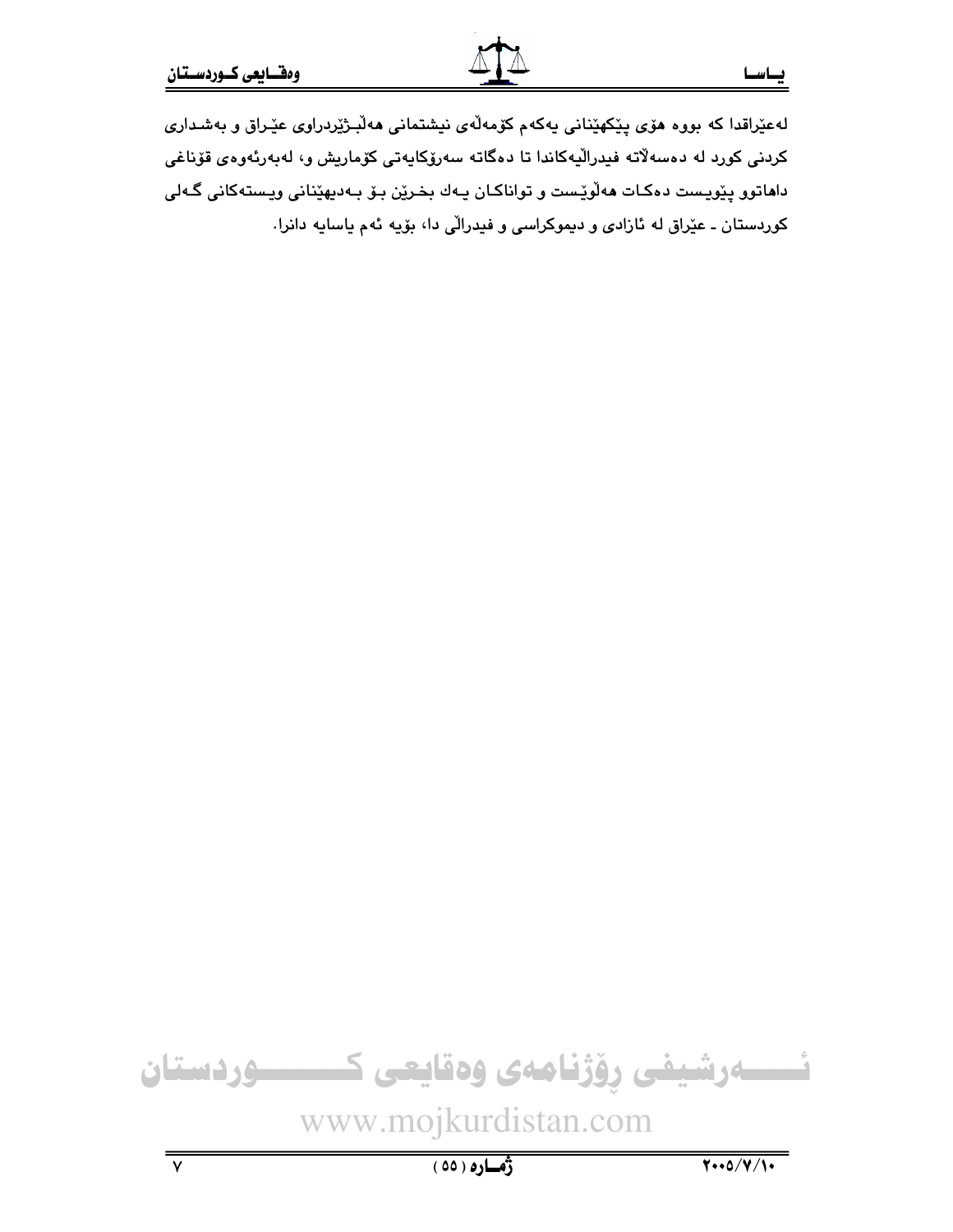به ناوی خوای به خشندهو میهرهبان ىمناوى گەنەوە ئه نجومهني نيشتمانيي كوردستاني عيّراق ژمارهی بریار: ۱ میْژووی بریار: ۲۰۰۵/٦/۶

## بريار

پشت بهستن به حـوکمی مـادهی (٤٨) لـه ياسـای ژمـاره (١)ی سـالّی ١٩٩٢ ی هـهموارکراو، ئەنجومەنى نيشتمانيى كوردستانى ـ عێراق، لەدانيشتنى دەستېێكى خولى ھەلْبژاردنى دووەمىدا که له مێژووي (٢٠٠٥/٦/٤) ی بهسترا، ئهم بریارهی خوارهوهىدا: پەكــەم: ھەلْبــژاردنى ســەرۆك و ئەنــدامانى دەســتەي ســەرۆكاپەتى ئەنجومــەنى نيــشتمانيى کوردستانی ـ عێراق بهم شێوهپهی خوارهوه: سەرۆكى ئەنجومەن ۱–عدنان رشاد محمد مفتی ٢=محمد قادر عبدالله (د٠ کمال کهرکووکی) \_\_ جێگری سهرۆکی ئه نجومهن سكرتٽري ئەنجومەن ٣–فرست احمد عبدالله دووهم: ئهم بږیاره له مێژووی ههڵبژاردن له ٤/٦/٥/٦ کاری پیّ دهکریّت. سێڽەم: ئهم بږیاره له رۆژنامهی رەسمی (وەقايعی کوردستان)دا بلاّودەکرێتەوە.

عدنان رشاد مفتى سەرۆكى ئە نجومەنى نيشتمانيى کوردستانی ـ عیراق



# www.mojkurdistan.com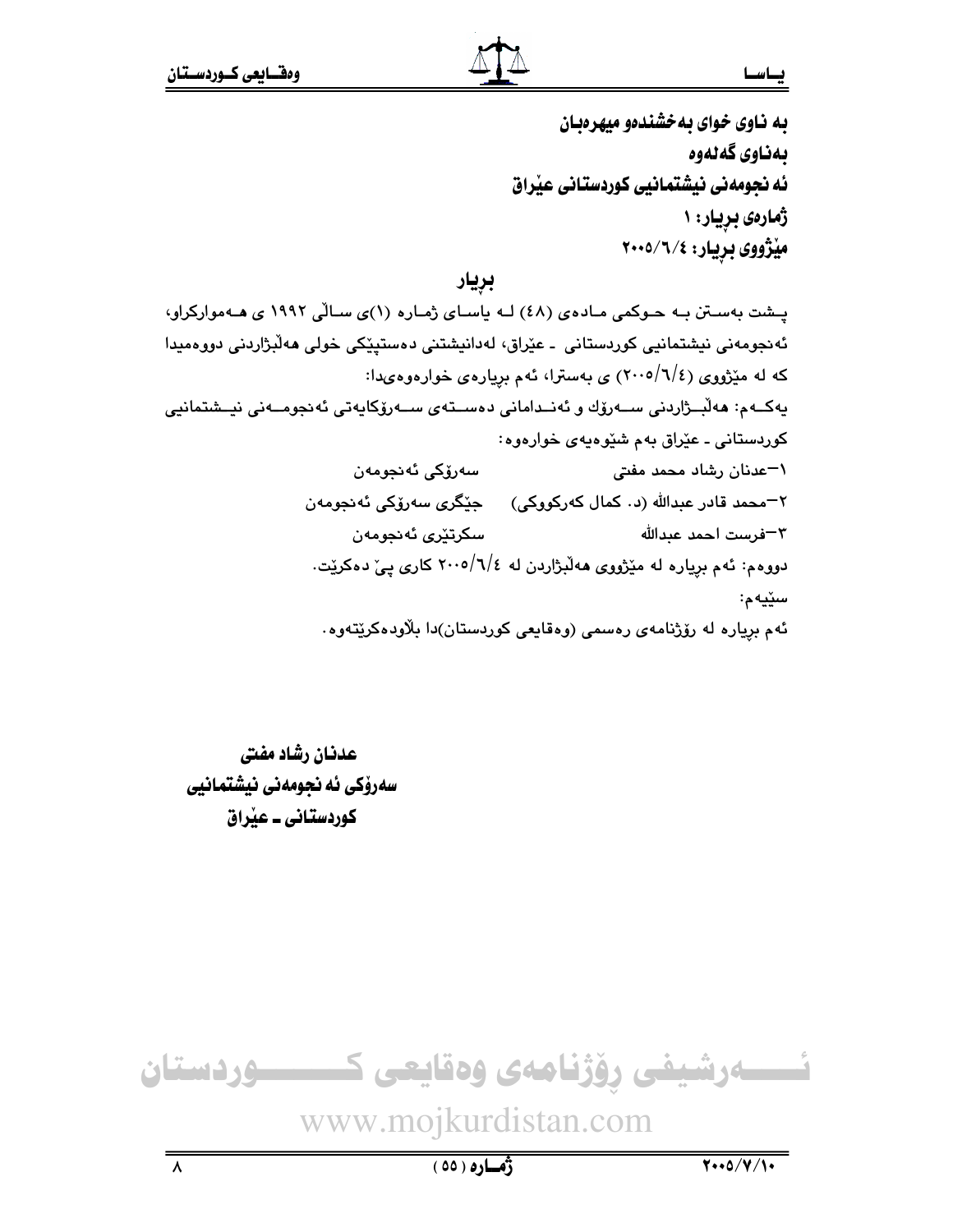به ناوی خوای به خشندهو میهرهبان ىمناوى گەنەوە ئه نجومهني نيشتمانيي كوردستاني عيراق ژمارەي بريار: ۲ میژووی بریار: ۲۰۰۵/٦/٥

بريار

پشت بهستن به حوکمی مادهی (۳۸) له پێرۆی نـاوخۆی ئهنجومـهنی نیـشتمانیی کوردسـتانی -عیّــراق ژمــاره (۱)ی ســالّی ۱۹۹۲ ی هــهموارکراوو، برِیــاری ژمــاره (۲) لــه روّرتی ۰،۰۱/٤/۱۲، ئەنجومـەن لەدانيـشتنى يەكـەمى خـولى ھەلّبـژاردنى دووەميـدا كـە لـە مێـژووى (٢٠٠٥/٦/٥) ي بەسترا، ئەم بريارەي خوارەوەيدا: يەكەم: لیژنهی کاروباری باسایی پێك دێت له ئهندامانی ئهنجومهن كه ناویان لهخوارهوه هاتووه: ١-بەرێز شيروان ناصح الحيدرى ٢–بەرێز عونى كمال بزاز ٣–ٻەرێِز عبدالكريم ابوبكر ٤-بەرێز د. نورى جميل طالبانى <sup>0</sup>–بەرپر خلیل ابرا**م**یم محمد ٦–بەرێز قادر سعید خضر (زانا) ۷–بەرێ<mark>ز خ</mark>ەمان زرار اسعد ۸–بەرێز دلیر محمد شریف ۹–بەرێز طارق محمد سعید جامباز ١٠-بەرێز محمد صالح أسماعيل دووهم: ئەندامانى ليژنە سەرۆك و جێگرو برِياردەر ھەلدەبژێِرن. سێڽەم: ئهم برياره له مێژووى ٥/٦/٥-٢٠٠ جێبهجيّ دهكريّ. چوارهم: ئهم بریاره له رۆژنامهی رەسمی (وەقايعی کوردستان)دا بلاودەکرێتەوە. عدنان رشاد مفتى

ـەرشىفى رۇژقاھەى ۋەقايتىسرى*كى نەنجومىن ئىشتىلىنى*قان کوردستانی ــ عیراق vww.moikurdistan.com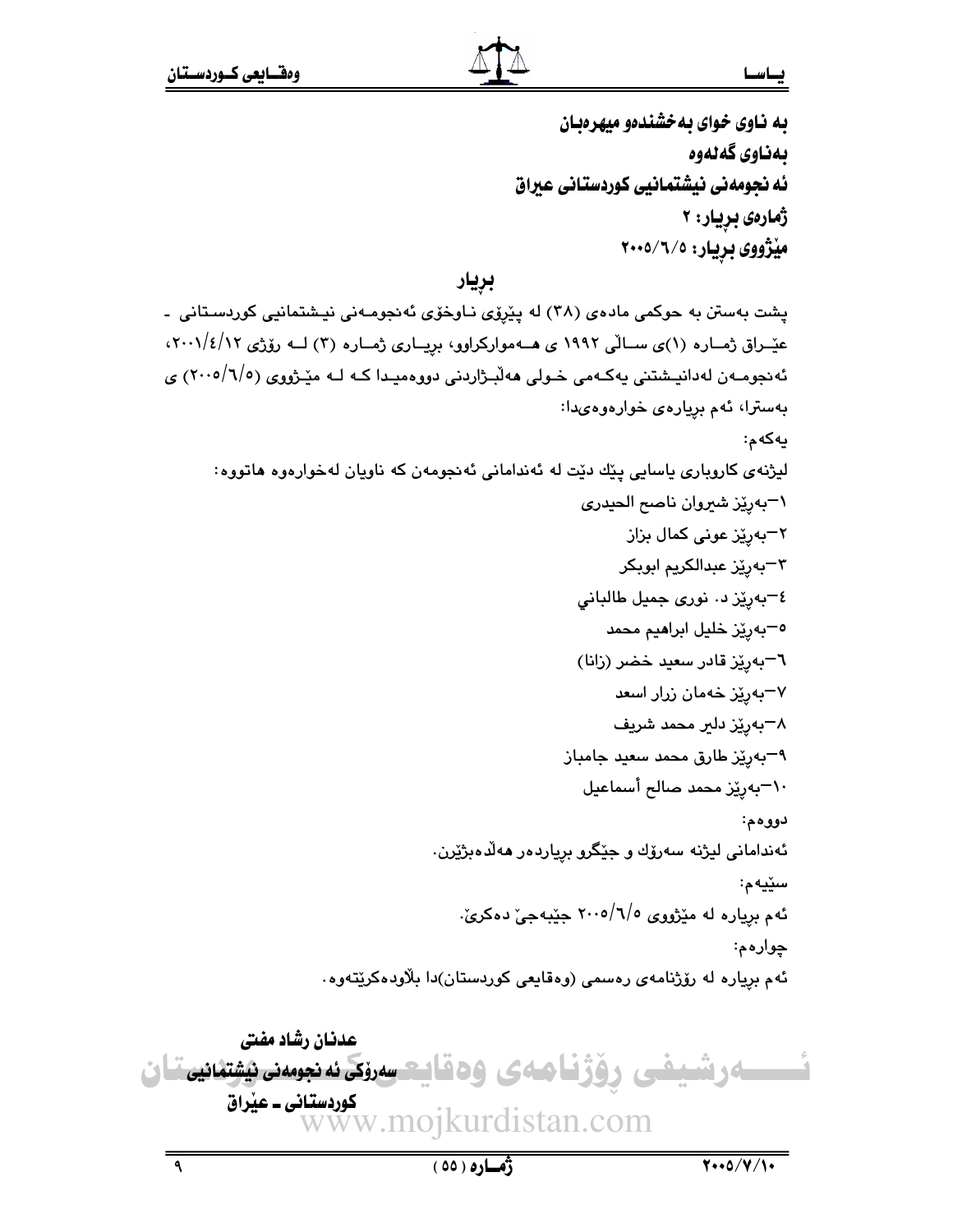### يساسما

به ناوی خوای به خشندهو میهرهبان ىمناوى گەنەوە ئه نجومهني نيشتمانيي كوردستاني عيّراق ژمارەي بريار: ۳ میْژووی بریار: ۲۰۰۵/٦/۱۲

## بريار

پــشت بـه حوکمـهکانی برِگـه (۱)ی مـاددهی (٥٦) لـه یاسـای ژمـاره (۱)ی هـهموارکراوی سـالّی (۱۹۹۲)و، برگه (۱)ی ماددهی دوازدهو، ماددهی حهفده لـه باسای ژماره (۱)ی سالی ۲۰۰۰، ئەنجومــەنى نيـىشتمانيى كوردسـتانى ـ عــيراق لــه دانيـىشتنى رۆژى (٦/١٢/١٠٠٥)يـدا ئەمــەي خوارەوەى برياردا:: يەكەم: هەلْبِژاردنى رێزدار (مەسعود مستەفا بارزانى) بە سەرۆكى ھەرێمى كوردستانى ـ عێراق. دووهم: ئهم بریاره له رۆژی (٦/١٢/١٠٥)ــهوه کـاری یــیّ دهکریّـت و لــه رۆژنامـهی رهسمـی (وهقـایعی کوردستان)دا بلاودهکریتهوه۰

عدنان رشاد مفتى سەرۆكى ئە نجومەنى نيشتمانيى کوردستانی ۔ عنراق

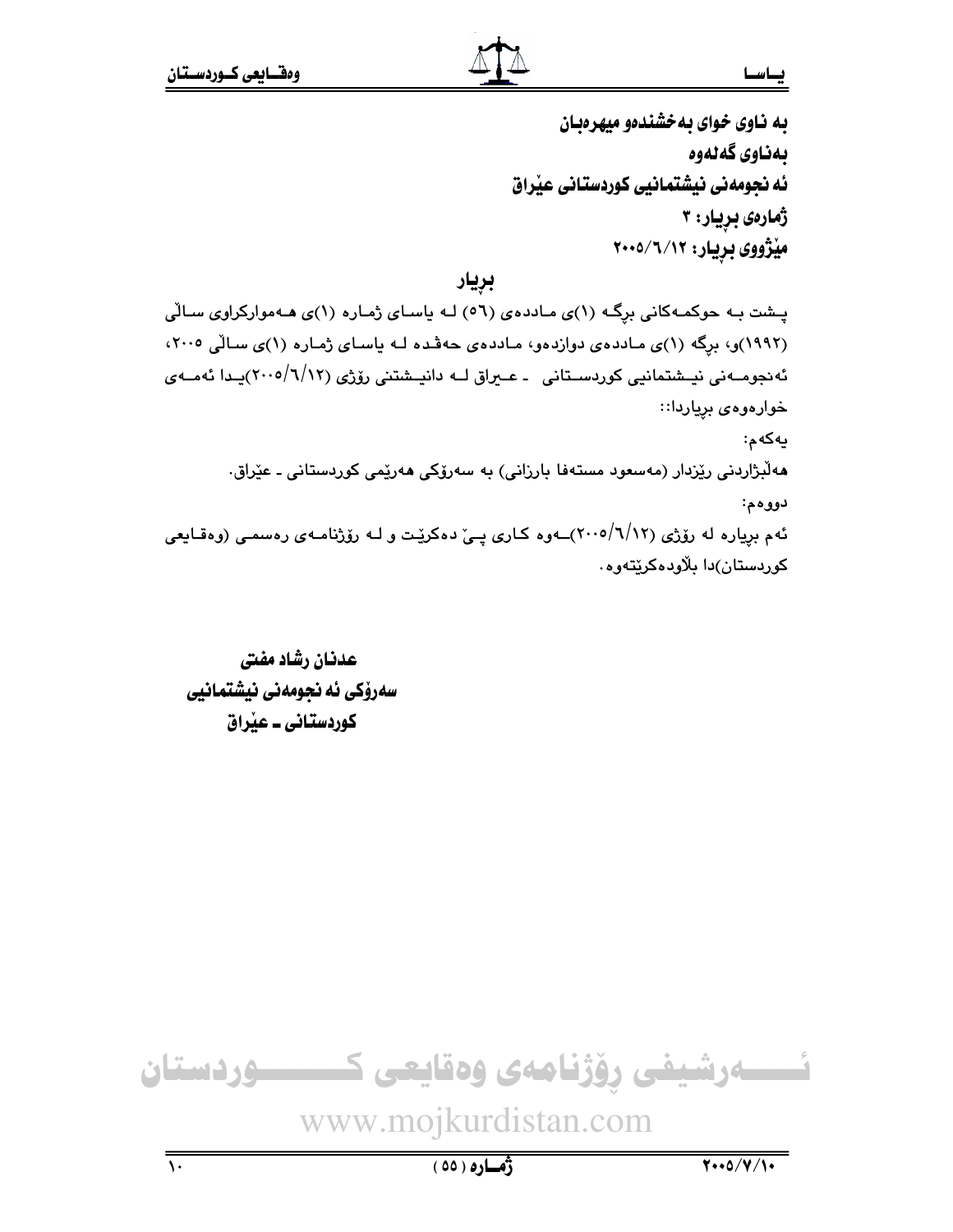وهزارهتي كشتوكالٌ و ئـاودێري بەرپوەبەرايەتى گشتى ديوان بهريوهبهرايهتي كارگيري و خۆيەتي مڏژوو/ ٢١/٢/٢١ه

بهيان ژماره ( ٢ )

۱) له پێناو بهرژهوهندی گشتی و رێِکخستنی ئیش و کارهکانی کـارگێری خۆپـهتی و کـارگێری خزمەتگوزارى. بريارماندا كە (بەرێوەبەرايەتى كـارگێرى و خۆپـەتى) لـە بەرێوەبەراپـەتى گـشتى ديوان بېيته (٢) دوو بهريوهبهرايهتي بهو شيوهي خوارهوه: أ¬بەرێۣۅەبەراپەتى كارگێرى خۆپەتى٠ ب<sup>ِ –</sup>بەرێوەبەرايەتى كارگێ*رى* خزمەتگوزارىيەكان. ۲) ئەو (بەيان)ە لە رۆژى دەرچوونى جێبەجىٚ دەكرێت. ازاد عزالدين ملا أفندي وهزیری کشتوکالْ و ناودیری

 $Y \cdot 0/Y/Y$ 

ومزارهتي ناوخؤ بەرپوەبەرايەتى گشتى ديوان ريكەوت: ٢٠٠٥/٣/٢

بهيان ژماره (١)

نیشانه به فهرمانی سهرۆکایهتی ئهنجومهنی وهزیران ژماره نهینی (٥٦٨ له ٢٠٠٥/٢/٢٦) دوا به دوای فورمانمان ژماره (۱۰۷۵۱ لـه ۱۰/۰/۲٦) و نووسـراومان ژمـاره (۹۹۰ لـه  $.$  (۲۰۰۰/۱/۱۷)

بریاردرا به بهستنهوهی ئهو گوندانهی ناویان لهخوارهوه هاتووه بهناحیهی رزگاری سهر به قەزاي خەيات.

> كەرتى ٥١. ١-خرابهدراو كەرتى ٥٢. ٢–سەيدان كەرتى ٦٩. ٣-مامەلوك

د. محمد احسان سەرشيفى رۆژنامەي وەقايىونيرەكلوخزبە وەكلاق ستان www.mojkurdistan.com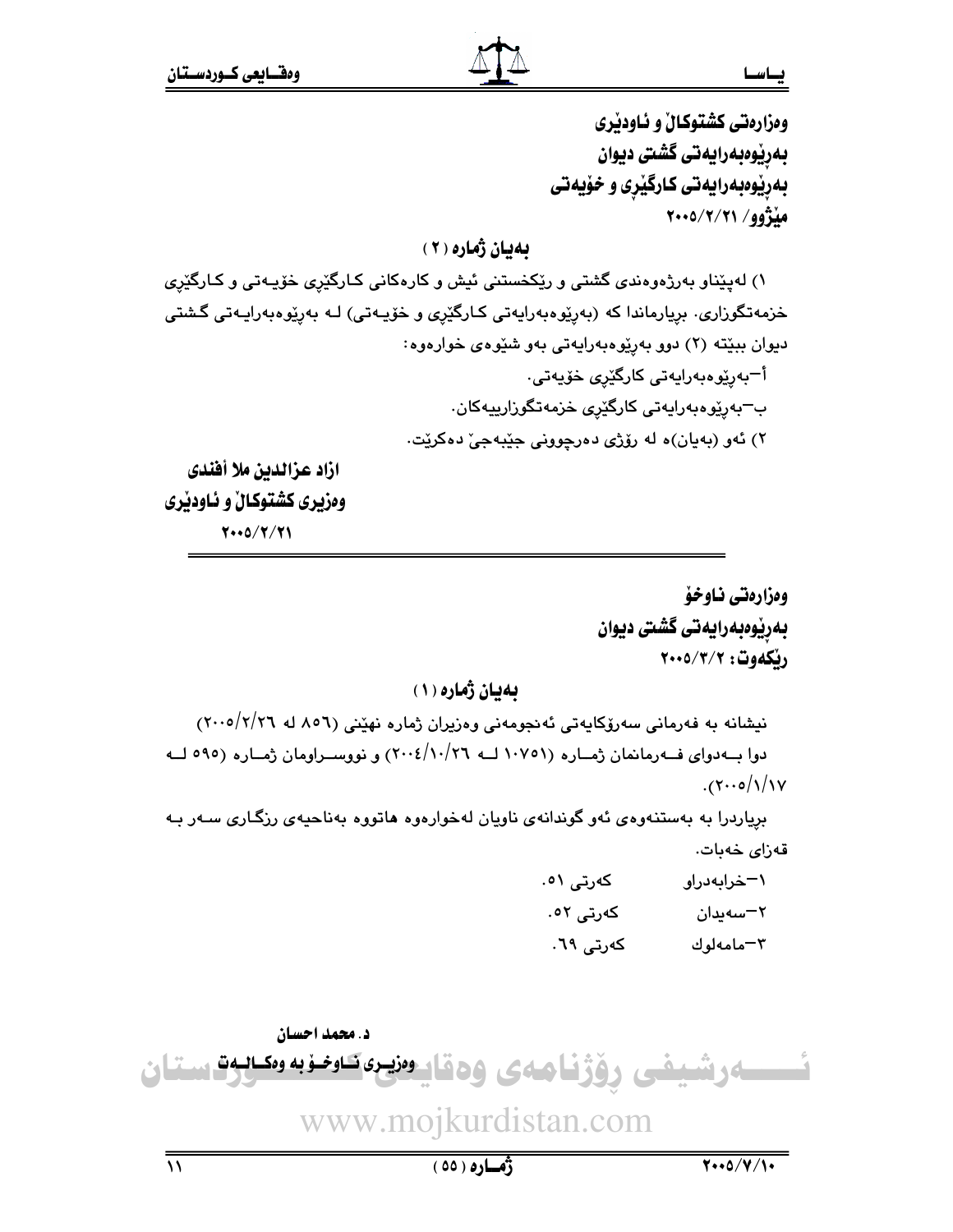وهزارهتي داد بەرێوەبەرايەتى دادى گشتى بەريوەبەرايەتى يەيوەندىيەكان ريكەوت/ ٢٠٠٥/٤/١٣

بهيان ژماره ( ٦ )

لهبهر بهرژهوهندی گشتی و پالیشت بهو دهسهلاتهی بهپێی برگه (۲) له ماددهی حهوتـهم لـه یاسـای وهزارهتــی داد ژمــاره (١٢)ی ســالّی ١٩٩٢ی هــهموارکراو ییّمــان دراوه، بریارمانــدا مەكردنەوەي:

– فەرمانگەي دوۋەمى دادنوۋسى ھەۋلتر.

ھادی عەلی وهزيري داد

> ومزارمتی دارایی و ئـابووری بەرپوەبەرايەتى گشتى ديوان بەرپوەبەرايەتى خۆيەتى  $Y \cdot 0 / 2 / 1$ مِلْزُوو

بهيان ژماره (١)

لهبهربهرژهوهندی گشتی و پشت بهو دهسهلاتهی که بهپیّ ی برگهی (۲) له مـادهی چـوارهم له یاسای وهزارهتی دارایی ژماره (۱۳) سالّی ۱۹۹۲ ههموارکراو ییّماندراوه بریارماندا به: جياکردنهوهي جٽگرايهتي گومرگي زاخۆ له بهريوهبهرايهتي گومرگي ئيبراهيم خهليل و کردني به بەرێوەبەرايەتى.

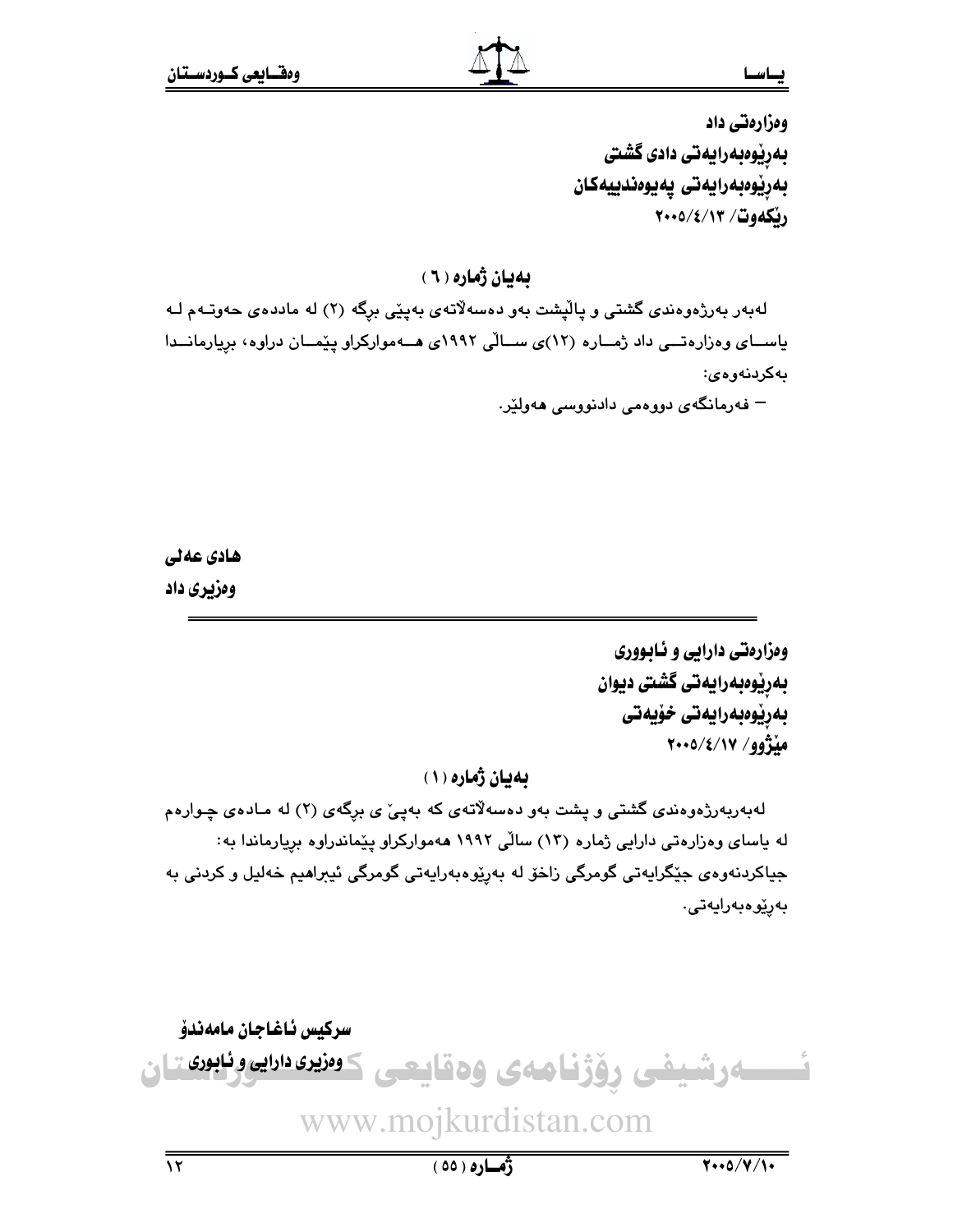ومزارمتي داد بەرێوبەەرايەتى دادى گشتى بەريوەبەرايەتى يەيوەندىيەكان ريكهوت/٢٦/٥/٢٠٠٥

له بان ژماره ( ۷ )

لهبهر بهرژهوهندی گشتی و پالیشت بهو دهسهلاتهی بهینی ماده (۱۸) له پاسای دهسهلاتی دادوهری ژماره ۱۶ سالّی ۱۹۹۲ پیّمان دراوه برِیارماندا بهکردنـهوهی دادگـای بـهرایی رهوانـدوز لەناوەندى ناحيەي رەواندوز.

ھادی عەلی وهزيري داد

> ومزارمتي دارابي و ئـابـووري بەريوەبەرايەتى گشتى ديوان بەرپوەبەرايەتى خۆيەتى منْژُوو/ ٢٠٠٥/٦/١٣

بهيان ژماره (٢)

لهبهربهرژهوهندی گشتی و پشت بهو دهسهلاتهی که بهپێی برگهی (۲) له مادهی چوارهم لـه یاسای وهزارهتی دارایی ژماره (۱۳) ی سالّی ۱۹۹۲ ههموارکراو ییّمان دراوه بریارماندا به: –کردنەوەي بەرێوەبەرايەتى گومرگى ھەرێم.

سركيس ئاغاجان مامەندۆ وهزیری دارایی و نابووری

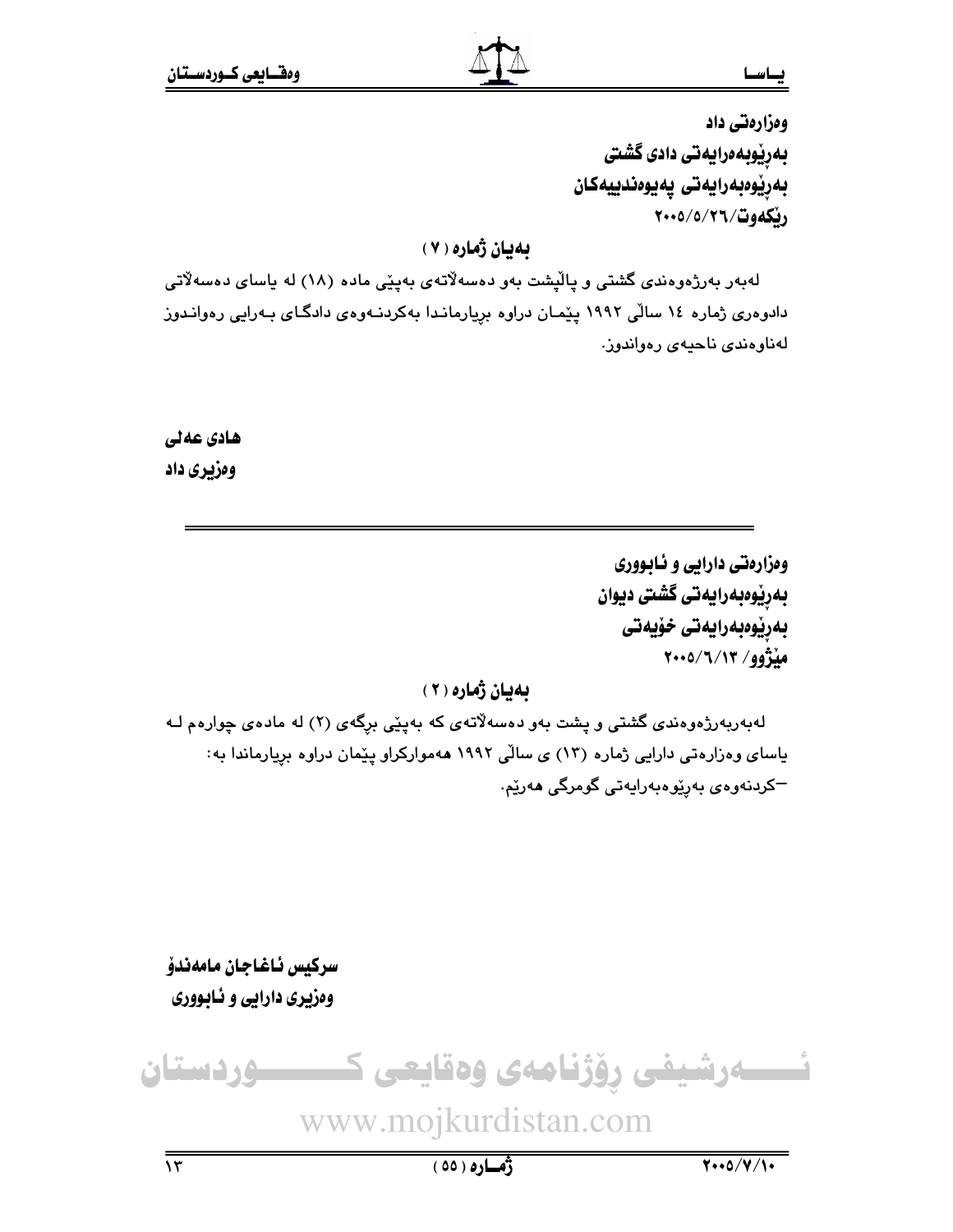ومزارهتي كشتوكال و ئـاودێري بهریوهبهرایهتی کارگیری و خویهتی مڏژوو/ ٢١/٧/٥/١٠٩

## **ىەبان ژمارە ( ٣ )**

لەيێناو بەرژەوەندى گشتى و بەرفراوان بوونى كارەكانى (لقى كشتوكالى ئـاكرىٚ)ى سـەر بـە بەرێوەبەراپەتى گشىتى كشتوكالّى پارێزگـاى دھـۆك و پێشكەشكردنى خزمـﻪتگوزارى كـشتوكالّى بەجوتيارانى ئەو دەۋەرە .

یالْیشت بـه برگـه ۲ لـه مـاده / ۲ لـه یاسـای ژمـاره/ ۱۰ ی سـالّی / ۲۰۰۰ (یاسـای یهکـهم ههموارکردنی یاسای وهزارهتمان ژماره / ۱۰ ی سالّی / ۱۹۹۲) بریارماندا به:

١) كردنەوەي (بەرێوەبەرايەتى كشتوكالْي ئاكرىْ) لەجياتى (لقى كشتوكالّى ئاكرىْ).

۲) ئەو بەيانە لە رۆژى دەرچوونى جێبەجىٚ دەكرێت.

ازاد عزالدين ملا أفندى وهزيري كشتوكال و ئـاودێري

> ومزارهتي داد بەرێوەبەرايەتى دادى گشتى بەريوەبەرايەتى يەيوەندييەكان ريكهوت/٣٠/٣٠/٢٠٠٥

**ىەيان ژمارە ( ۸ )** 

یشت به حوکمی مادده /۷ له یاسای دهسهلاتی دادوهری ژماره / ۱۶ سالّی ۱۹۹۲ بریارماندا: يەكەم :

ووچـانی دادگاکـان لـه هــهریمی کوردسـتانی عیّـرا ق لـه ٧/٧/١٠٠٥ دهسـت یــیّ دهکـات تـا  $Y \cdot 0.91$ 

دووهم:

ئهو کێشه پهپوهندارانـهی کاروبـاری شارسـتانی و بازرگـانی و بـاری کهسـینهی خـوارهوه بـه کێشه و داوای به پهله دادهنرێن :

أ־ليْــوهركرتني داوانامــه ( عريــضة الــدعوى ) وگلدانــهوهي ســهرهتايي ( الحجـز الاحتيــاط ) ویێراگەیاندنی یاسایی ۰

ب-ئـهو کێشه و پرسـه بـه پهلانـهى دهروازهى دهيـهم لـه کتێبـى پهکـهمى پاسـاى دادبينـى اس معارستانی ژماره /٨٣ ي سالي ١٩٦٩ دياری کردون - استعمى المستعمر الى الاساسا الى

www.mojkurdistan.com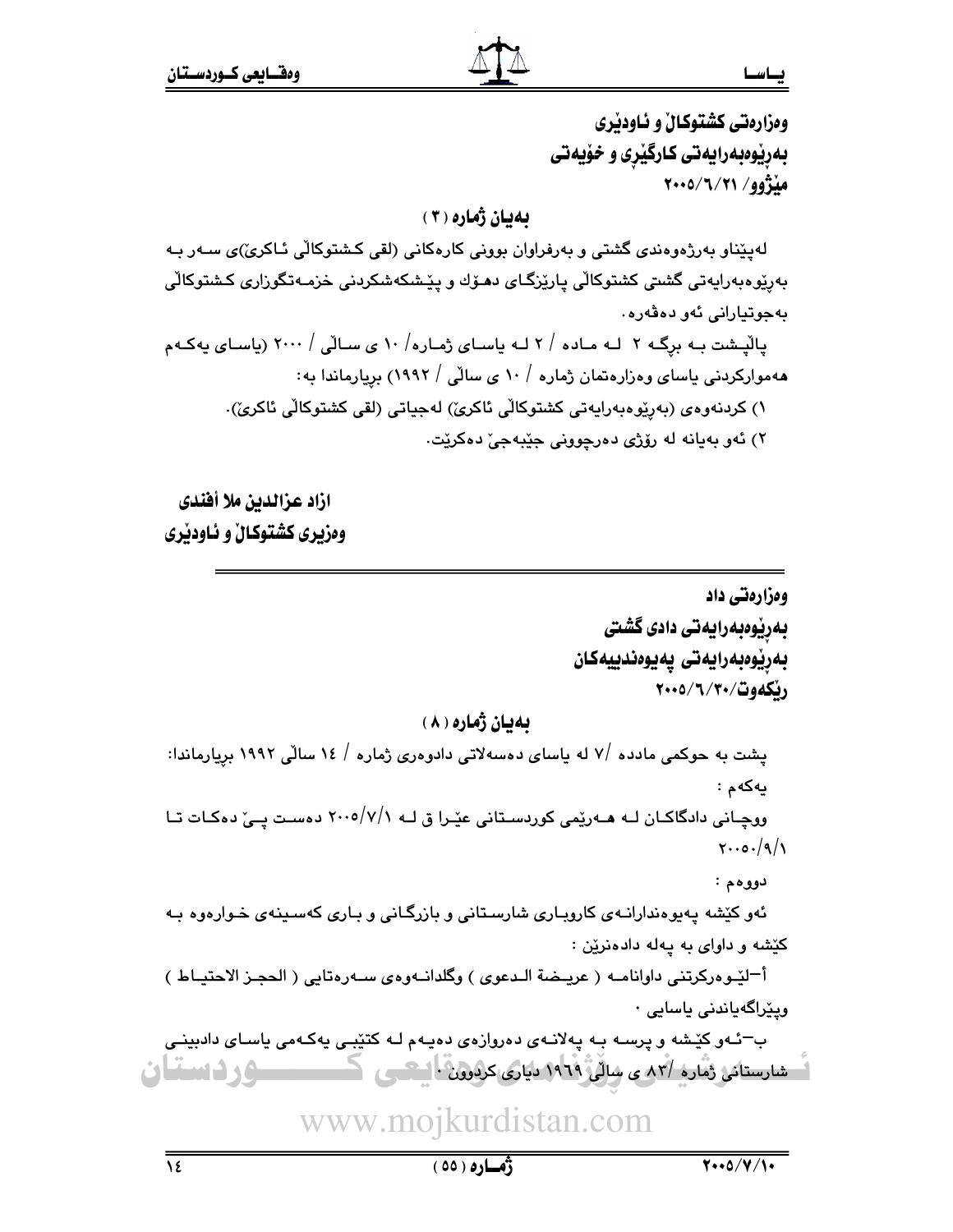يساسسا

ت־ئـهو داوايانـهي گلدانـهوهي سـهرهتايي تێدايـه يـا داواي بـه دواخـستني جێبـه جێکردنـي بريارێك يا مامەلّەيەكى تێدا دەكات ٠ پ−داوای میری بو ْمولك لَيْسەندن (استملاك) ∙ ج–ئەو داوايانەي داوالێكراو قەدەغە دەكرێت لە چوونە دەرەوەي ھەرێم · ح<sup>—</sup>داوای پهریووت بوون (افلاس) وههر داوایهکی تری لێبکهوێتهوه · خ<sup>—</sup>داواي هەلگرتنەوه ولێك كرينەوه (شفعة) وياكتاوكردنى وەقف و چۆلكردنى بەكرێدراو · د-داواکانی تایبهت به مافهکانی ئاودان ورێگ4ی جۆگهك وسوولاوكه و هاتووچوون (حقوق السقى والمجرى والمسيل والمرور ) · ژ-داوای پاکتاوکردنی کومیانیا و ئهو داوایانهی لێی دهبنهوه · ر<sup>—</sup>داواکانی راستکردنهوهی تهمهن وناو نازناو · ز-ئەو داوايانـەي فەرمانگـەي رەسمـى يـا نيمـچە رەسمـى ودەسـگا وبەرژەوەنـدى كۆمپانيـا گشتيپەكان تێدا لايەنن ٠ س—داواكردني خەرجى بژێو (نفقة) ودايەنى (حضانة) وديتنى مندال ورەجەلّەك (نسب)٠ ش–داوای سه لماندنی پێگهیشتوویی لێهاتوویی (اثبات الرشد ) ٠ ص-داواكانى لادانى سەركار (قيم) و يێسيێردراو (وصى) ٠ چ<sup>—</sup>داواکاني دابەشکردني مىرات وئەو مامەلأنەي لێپان دەكەونەوە ٠ گ= ئەو داوايە ياسايەك بە داواي بەيەلەي دانابێت ٠ سێڽەم / جگه لهو داواو کێشانهی له برگهی پهکهمی ئهم رێنماییهدا هاتوون ، دادگا بوٌی ههیـه داوا لـه ماوەي ووچانى دادگاكان بېينێت ئەگەر : أ<sup>—</sup>بوٌ دادگا دهرکهوت له دواخستنی داواکه زیان دهکهوییتهوه · ب-هەر دوو لايەنى داواكە داواي دادبينى يان لە كاتى ووچانى دادگاكان بكەن. ت=داواكه گەيشتېروە قۆناغى كۆتايى. ڇوارهم/ فەرمانگـەكانى تـرى سـەر بـە وەزارەتـى داد لـە كاروبـارى ئاسـابى خۆيـان لـەكاتى ووچـانى دادگاکان بەردەوام دەبن. هادی علی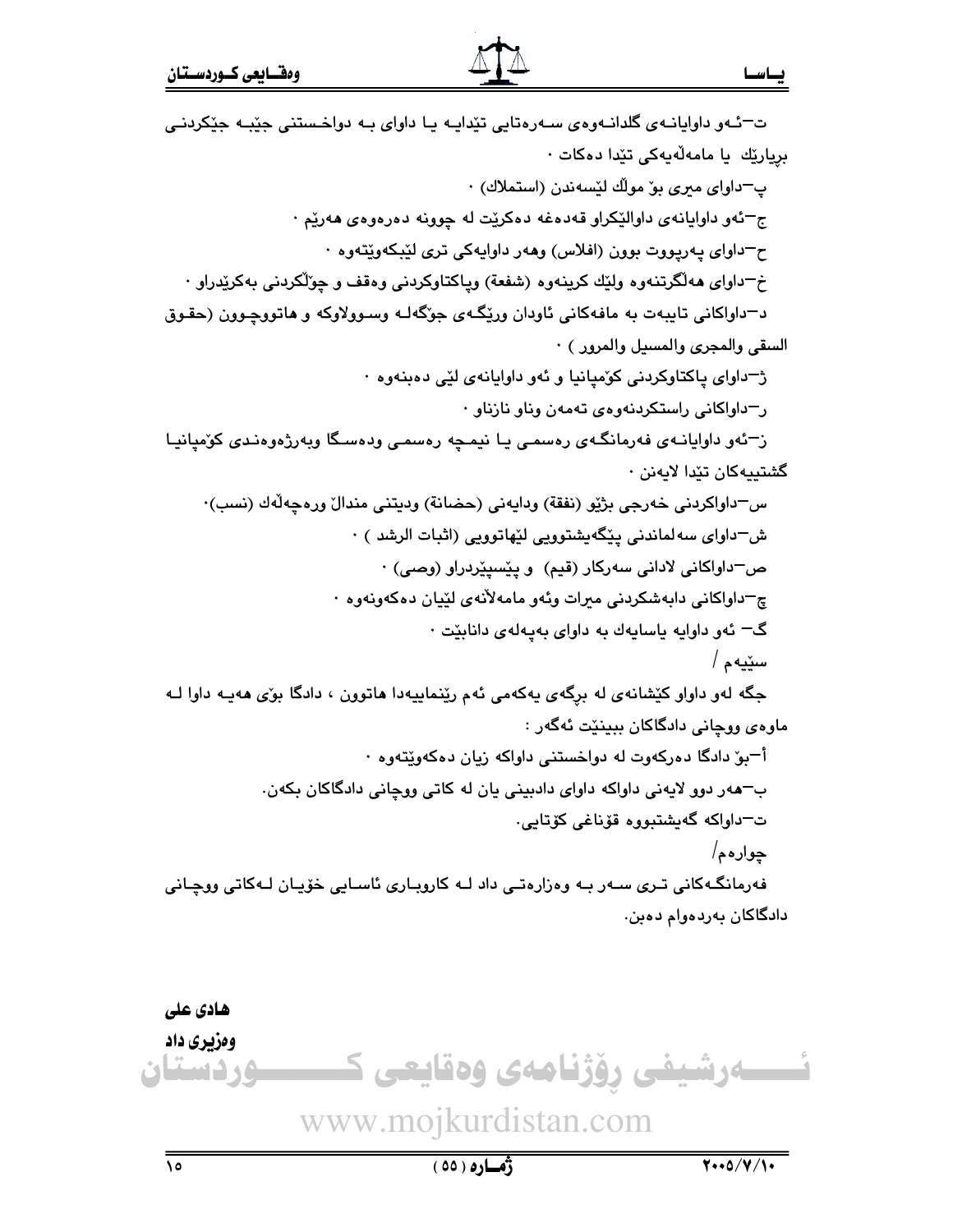وەزارەتى كاروكاروىيارى كۆمەلايەتى بەرپوەبەرايەتى گشتى ديوان بەشى كاروبارى ياسايى مڏژوو/ ۲۰۰۵/٦/١٣

ریْنمایی ژماره (۱)ی سانی۲۰۰۵ یوْ هاوکاریکردنی بروژەكانى گەشەسەندنى كۆمەلأيەتى

یـشت بهسـتن بـه برگـهکانی هـهردوو مـادهی (۴و١٤) لـه پاسـای وهزارهتـی کاروکاروپـاری كۆمەلايەتى ژمارە(٣٤)لە سالى ٢٠٠٤ ئەو رېنماييانەي خوارەوە دەردەكەين

پەكەم : پێدانى قەرزى سوك بۆ ھاوكارى پرۆژەكانى بەرھەمھێنانى بچوك ،بەئامانجى دەستە بەر كردنى داھاتى خێزانە ھەژارەكان ،كە گىرۆدەي گىروگرفتى كۆمەلايەتىن ،بۆ ئـەوەي دەسـتى هاولأتيان بگيريّ و هاوكاريـان بكريّت تـا ئاسـتي ئـابوري و كوّمهلاّيـهتي يـان ،بـهرز بكهنـهوه و بەشدارى بكەن لە پرۆسەي گەشەسەندنى كۆمەلايەتى٠

دووهم: ئەوانەي قەرزى دەيانگريتەوە ٠

۱–کریکارهکانی بواری خزمهت گوزاری پیشهسازی

۲–ئەو خێزانە ھەژارانەي كەيرۆژەي كارو ييشەگەريان ھەيە ·

٣–دەرچـوانى ناوەنـدەكانى راھێنــان وشــياندنى پيـشەيى ،ھــەروەھا دەرچـووانى ئامادەييــە پیشەسازی وکشتوکالّیەکان ویەپمانگاکانی تەکنیکی لە تاپبەتمەندە پیشەپیەکان ۰

٤-يروزه كشتوكالىيەكان كەبەشدارى دەكـەن لــه ئاوەدانكردنــەوە ويـەرەيێدانى گونـدەكان ويەرزكردنەوەي ئاستى بژيوي وكۆمەلأيەتى خێزانەكان ٠

<sup>ە ــ</sup>يرۆژەكانى گەشتوگوزار بۆ ئەوكەسانە*ى* كە خاوەنى پێگەى گەشتوگوزارن ·

سِيْهِهُم : مەرجەكانى قەرزىيدان:

۱–ریکخستنی گریبهست له گهل ئهوانـهی کـه قـهرز وهردهگـرن ،بهومهرجانـهی کـه وهزارهت دايان دەنێت ٠

۲–هەبوونى دەستە بەرێك (كفيل ) لەلايەن ئەو كەسـەي كەقەرزەكـە وەردەگرێت و يەسـەند بکریت لهلای دادنووس٠

۲–دانانی هیٌمای گلدانهوهی دلٌنیابوون له سهریروٌژهکه ·

چوارهم : أ: چوٽنيەتى قەرزدان وبرى قەرزەكە ·

۰–بەرزترین ئاستى قەرز (۱۰۰۰۰\$) دەھەزاردۆلارە٠

۲−سودی قەررەکە بەشىرەيەكى ياسايى رىژەکەی *۳٪*بە لە کۆی بەمای قەررەکە ۳=داشکاندنی سودی باسای له بیشهکیدا واته لهکاتی وهرگرتنی قهرزهکه www.mojkurdistan.com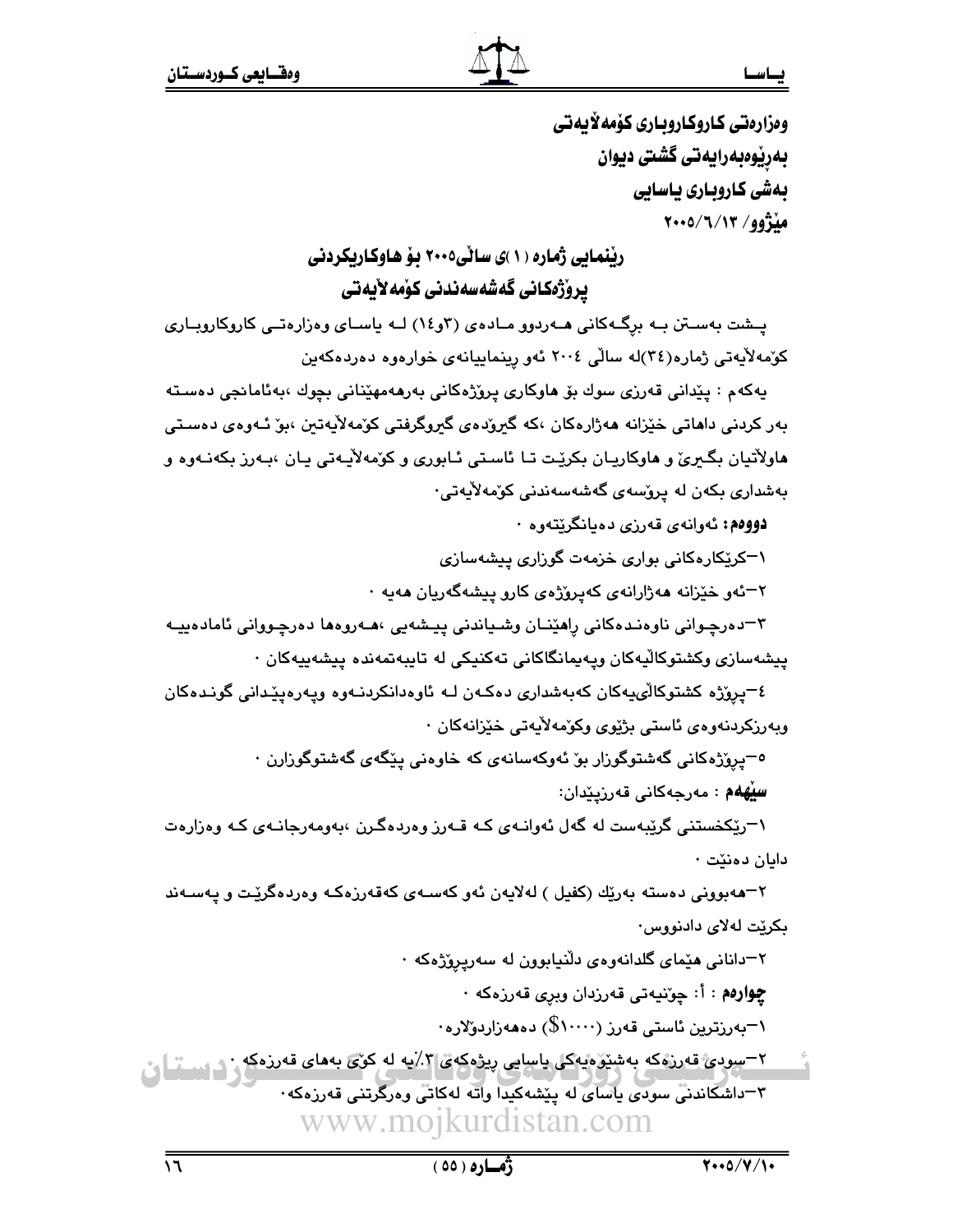٤–ئەو خێزانەى پرۆژەى قەرزى بچوك دەپگرێتەوە ، تەنھا يەك جار مافى ھەيە سودمەندبێت وبوٽەنها بەك حالەتێش ٠

ب: چوٽنٽي گەرانەوەي قەرز (الجباية ) :

۱–ماوەی گەرانەوەی قەرزەكە چوارسالّە ياخود بە چوار قستى يەكسانى سالآنە ·

۰ -قستی یهکهم دهست پێدهکات دوای تێیهربوونی سالێك ، له رێکهوتی یێدانی قهرزهکه**\*** 

۳– سەياندنى (سودى دواكەوتن ) بەريژەي ٥٪ لەسەر قستى سالآنە لە حالّەتى نەگەرانەوەي له کاتی دیاریکراودا<sup>.</sup>

<sup>2</sup>–وەزارەت مــافى خۆيــەتى فرۆشــتنى پرۆژەكــە بخاتــە زيــادكردنى ئاشــكراوە لــەكاتى پابەندنەبونى ئەوكەسەى قەرزەكەى وەرگرتووە ،بەدانى ئـەوپاژە (قـسط) ەى ،كـە لەسـەريەتى  $\cdot$  اله کاتی نهبوونی ریّگه چاره $\cdot$  تر $\cdot$ 

ه− له کاتی مهڵسانی قهرز وهرگر (قهرزار ) بهپێدانی تهواوی قهرزهکان یان بهشێکی کهماوه له ئەستۆی، بەيەك جار (يەك يێدان )،يێش كۆتـاى ھـاتنى مـاوەى دياريكراويەشىێوەى كـە ئـەو ماوەپەيى كەماوە لەدووسالْ كەمترنەبێت ، سودى ياسايى بۆ

دهگەرِیٚندریٚتـهوه کەلەپیٚـشدا لیّـی گیٚرِدراوەتـهوه ، ماوەکـهى کـه دەمیٚنیٚتـهوه لــه مـاوەی قەرزەكە دەبێتە ھاندەرێك بۆ دانەوەي قەرزەكان ·

**ييْنْجَهْم**: بەيشت بەستن بەمادەي يێنج لـەو ياسـايە ، بەرێوەبەراپـەتى گىشتى گەشـەيێدانى كۆمەلأيەتى ھەلدەستێت بەئەركەكان و جێبەجێكردنى ئەم رێنماييانە ٠

**شُهشُهم** : ئەو رِيّنماييانە جێبەجێەكرێت لە رِيٚكەوتى بلاّوكردنـەوەى لـە رِوّژنامـەى وەقـايعى کورڊستان،

دكتۆر جمال عبدالحميد ومزیری کارو کاروباری کوْمه لایهتی به ومکالهت



# www.mojkurdistan.com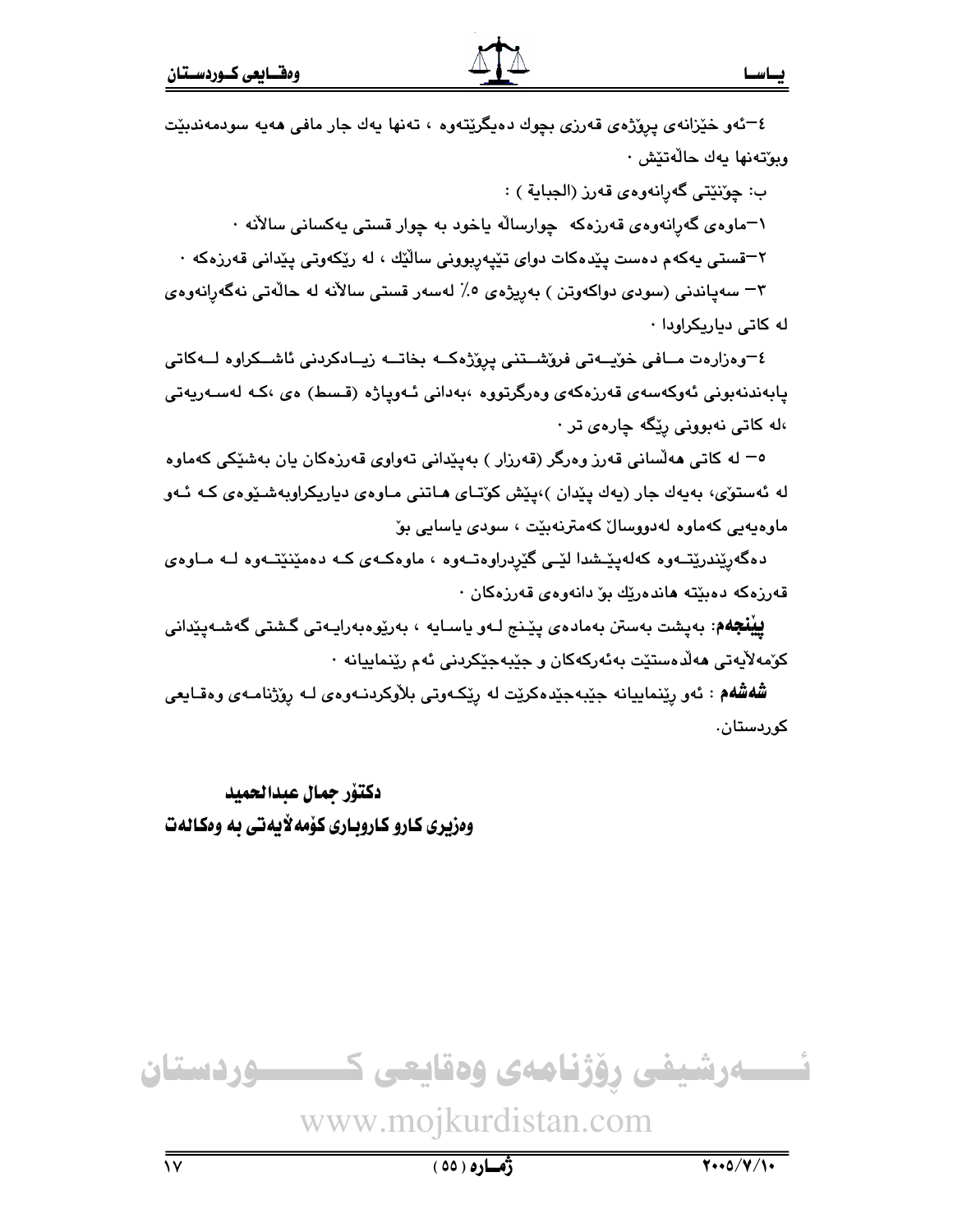بسم الله الرحمن الرحيم يباسم الشعب الجلس الوطني لكوردستان — العراق رقم الاصدار : ١ تاريخ الاصدار : ٢٠٠٥/٦/٨ استنادا لحكم الفقرة (١) من المادة (٥٦) والمادة (٥٣) من القانون رقم (١) لسنة ١٩٩٢ المعدل، وبناءا على ما عرضه العدد القانوني من اعضاء المجلس الـوطني – العـراق ، ومـا شـرعه المجلـس بجلسته المرقمة (٣) والمنعقدة بتاريخ ٢٠٠٥/٦/٧ وللصلاحية المخولة لنا بموجب الفقرة (٣) من المادة الثانية من القانون رقم (١٠) لسنة ١٩٩٧ قررنا اصدار القانون الآتي :

> قانون رقم (١) لسنة ٢٠٠٥ فانون رئاسة افليم كوردستان — العراق الفصل الاول احكام عامة

> > المادة الأولى :

يكون لاقليم كوردستان — العـراق رئيسا يـسمى ( رئـيس اقلـيم كوردسـتان — العـراق ) وهـو الرئيس الأعلى للسلطة التنفيذية في الاقليم.

المادة الثانية :

ينتخب مواطنـو كوردسـتان — العـراق بـالاقتراع العـام الـسرى المباشـر رئيـسا للاقلـيم يمثلـهم ويتحدث بـاسمهم علـى الـصعيدين الـداخلي والخـارجي ويتـولى التنـسيق بـين الـسلطات الاتحاديـة وسلطات الاقليم ٠

المادة الثّالثّة :

تكون ولاية رئيس الاقليم اربع سنوات ويجوز اعادة انتخابه لولاية ثانية · المادة الرابعة :

يجري الاقتراع لانتخاب رئيس الاقليم في موعد انتخاب المجلس الـوطني لكوردسـتان — العـراق على ان لا يتعارض مم حكم المادة الثالثة من هذه القانون ولا ينتقص من المدة المحددة لولايته٠ الفصل الثانى

شروط المرشح والناخب

المادة الخامسة :

 $\sqrt{100/v/100}$ 

 $\lambda$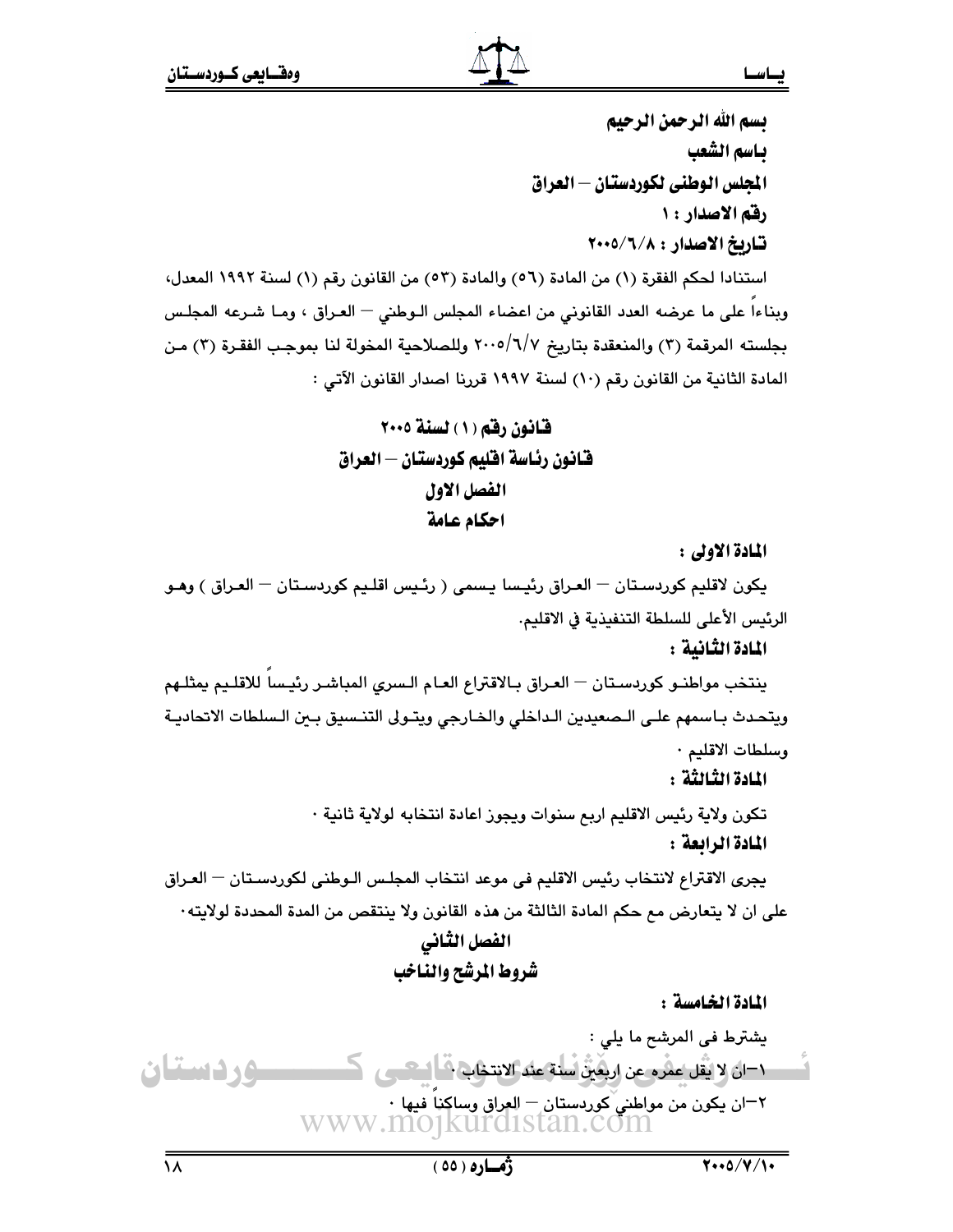٣-ان يكون متمتعا بحقوقه المدنية والسياسية ·

#### المادة السادسة :

يشترط في الناخب الشروط الواردة في القانون انتخاب المجلس الوطني لكوردستان — العراق رقـم (١) لسنة ١٩٩٢ المعدل ٠

# الفصل الثالث الترشيح والانتخاب

المادة السابعة :

١-يقدم طلب الترشيح الى الهيئة العليا المشرفة على انتخابات المجلس الـوطني لكوردسـتان – العراق قبل موعد اجرائها بما لا يقل عن ثلاثين بوما·

٢–على الهيئة العليا البت في طلب الترشيح وإعلانه خلال مدة اربعة ايام من تاريخ تقديمه ٠

٣–للمرشح حق الاعتراض على قرار الرفض امام محكمة تمييـز اقلـيم كوردسـتان خـلال سـبعة ايام من تاريخ صدور القرار·

٤-تصدر المحكمة قراراً باتــاً فــى الاعـتراض وتعلنــه خــلال مـدة يـومين مـن تــاريخ تقديمــه الى المحكمة ويعتبر المرشح مبلغا من تاريخ صدوره ·

0–تعلن الهيئة العليا اسماء المرشحين قبل موعد الانتخاب بما لايقل عن خمسة عشر يوما. المادة الثامنة :

يعتبر فائزاً في الانتخابات من حاز على الاكثرية البسيطة من اصوات المقترعين ·

# القصل الرائع

## مهام وصلاحيات رئيس الاقليم

المادة التاسعة :

يؤدى رئيس الاقليم بعد انتخابـه وقبـل مباشـرة مهامـه الـيمين التاليـة امـام المجلـس الـوطني لكوردستان — العراق خلال مدة سبعة ايام من تاريخ انتخابه :

( اقـسم بـالله العظـيم بـان أحـافظ علـى حقـوق ومكتـسبات ووحـدة ومـصالح مـواطني اقلـيم كوردستان وان اؤدي مهامي بصدق واخلاص ).

المادة العاشرة :

يمارس رئيس الاقليم الاختصاصات والصلاحيات التالية :

أولا : اصدار القوانين التي يسنها المجلس الوطني للاقليم خلال عشرة ايام من تاريخ سـنها ولـه حق الاعتراض عليها كليا او جزئيا وإعادتها الى المجلس لإعـادة النظـر فيهـا ويكـون قـرار المجلـس بشأنها نهائيا٠

ِ ثانياً : امْنُدارَ مْرْسِوم بِإِجْرَاءُ الانْتِمَابِاتِ العامةِ المجلسُ الوطني للاقلـيم في حالـة حلبه او انتهناء ن مدة دورته الانتخابية خلال خمسة عشر يوما. www.moikurdistan.com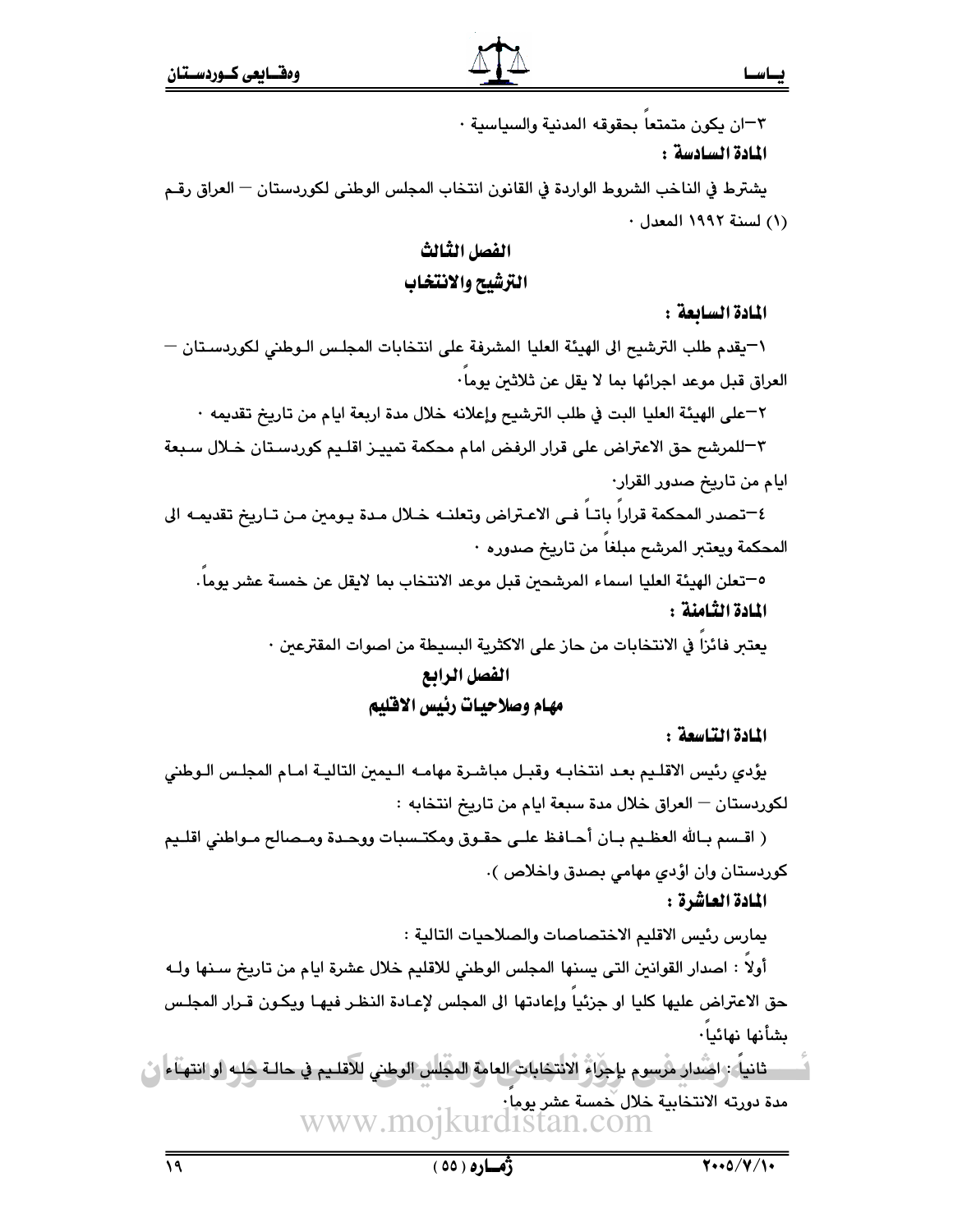### يساسسا

ثالثا : اصدار مرسوم دعوة المجلس الـوطني للاقليم الى دورة الانعقـاد الاولى للـدورة الانتخابيـة خلال (عشرة ايام ) من تـاريخ اعـلان النتـائج النهائيـة وفي حالـة عـدم صـدور الـدعوة اليـه يجتمـع المجلس تلقائيا في اليوم التالي من انتهاء المدة المذكورة · رابعا : حل المجلس الوطني لكوردستان — العراق بمرسوم في الحالات التالية : \−اذا استقال اكثر من نصف عدد أعضائه· ٢–اذا لم يتم النصاب القانوني لانعقاده خلال خمسة واربعين يومـا مـن تـاريخ دعوتـه للانعقـاد لدورة الانتخابية. ٣–اذا لم يمنح المجلس الثقة بمجلس الوزراء لثلاث تشكيلات وزارية مختلفة ومتتالية. ٤—اذا تم تغيير النظام الانتخابي للمجلس وكانت المدة المتبقية لدورته الانتخابية ستة اشهر فأقل· خامسا : اصدار قرارات لها قوة القانون بعد التشاور والاتفاق مع رئيس المجلس الوطني ومجلس الوزراء للاقليم وذلك عند تعرض اقليم كوردستان ونظامه السياسي او الامن العام فيه او مؤسساته الدستورية لمخاطر داهمة تهدد كيانه وتعذر اجتماع المجلس الوطني على ان تعرض تلك القرارات على المجلس الوطني للاقليم عند اول اجتماع له فان لم تعرض عليه او عرضت ولم يقرهـا المجلـس زالت عنها الصفة القانونية. سادسا : العفو الخاص عن المحكومين بموجب القانون · سابعا: المصادقة على احكام الاعدام او تخفيفها الى السجن المؤبد · ثامنا : اعلان حالة الطوارئ بموجب قانون خاص. تاسعا : دعوة مجلس الوزراء الى الاجتماع بشكل اضطرارى عند الاقتضاء ومناقشة المسائل المحددة التي يعقد الاجتماع من اجلها وترؤسه هذا الاجتماع · عاشرا: السماح بدخول قوات مسلحة اتحادية الى الاقليم عند الاقتضاء بموافقة المجلس الوطني للاقليم· حادی عشر : لرئيس الاقليم تحريك قوات الييشمەرگە الى خارج الاقليم بموافقة المجلس الوطني لكوردستان — العراق· ثاني عشر : تكليف رئيس الوزراء بعد تشهيلته من قبـل المجلس الـوطني لكوردسـتان – العراق بتـشكيل الوراراة وذلك خلال مدة ثلاثين يوما من تاريخ تكليفه· تالث عشر: www.mojkurdistan.com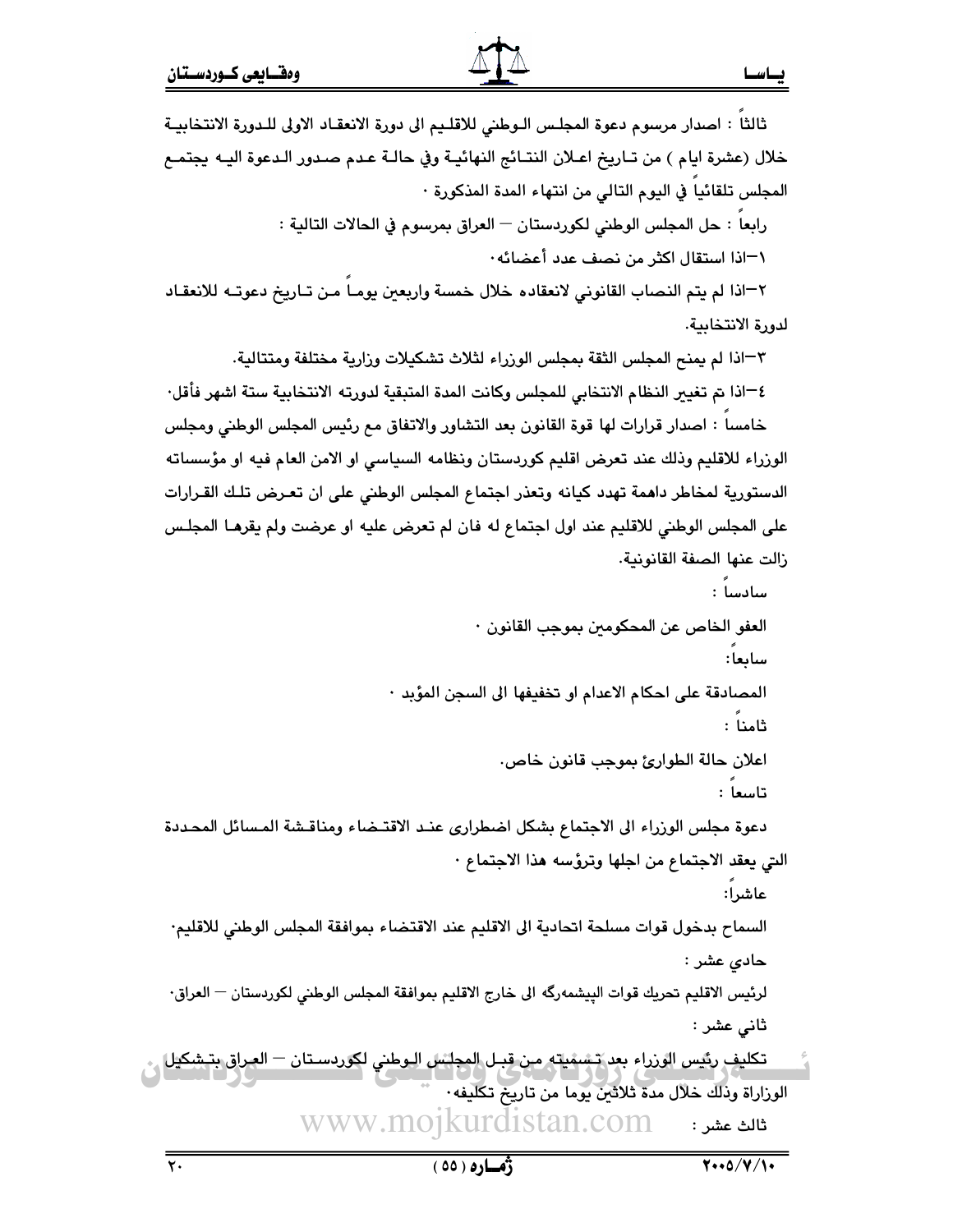اصدار مرسوم بقبول استقالة مجلس الورراء او الورير عند سحب الثقة من اي منهما · رابع عشر : اصدار مرسـوم بقبـول اسـتقالة مجلـس الـورراء او الـورير وتكلـيفهم للاسـتمرار بمهـامهم لحـين تشكيل الوزراء الجديدة ٠ خامس عشر : تعيين اصحاب الدرجات الخاصة بناءا على ترشيح الوزير المختص وموافقة مجلس الوزراء · سادس عشر : تعيين الحكام ورئيس واعضاء الادعاء العام بعد ترشيحهم من قبل مجلس قضاء الاقليم · سابع عشر : منح الرتب العسكرية لضباط القوات المسلحة للاقليم وقـوى الامـن الـداخلي وطـردهم وإحـالتهم على التقاعد وفق القوانين المرعية. ثامن عشر : منح الاوسمة و الانواط بموجب القانون · المادة الحادية عشرة : يحدد راتب ومخصصات رئيس الاقليم بقانون ٠ المادة الثّانية عشرة : يكون لرئاسة الاقليم ديوان تعين تشكيلاته وواجباته بقانون· المادة الثَّالثَّة عشرة : \¬رئيس الاقليم هو القائد العام لقوات بيشمهرگه اقليم كوردستان — العراق · ٢–يعين رئيس الاقليم نائبا للقائد العام لقوات پيشمهرگه اقليم كوردستان — العـراق ليـساعده في اداء مهامه بهذا الخصوص ويحل محله عند غيابه ٠ المادة الرابعة عشرة : في حالة غياب رئيس الاقليم لاي سبب كان يتولى رئيس مجلس الوزراء مهامه وكالة. المادة الخامسة عشرة: إذا شغر منصب رئيس الاقليم لأي سبب كان يقوم بمهامه رئيس المجلس الوطني لكوردستان ۔ العراق لحين انتخاب رئيس جديد خلال ستين يوماً من تاريخ شغور المنصب. المادة السادسة عشرة: تنهي مدة رئاسة رئيس الاقليم بقرار من المجلس الوطني لكوردستان ـ العراق في الحالات الآتية: \−إذا طلب رئيس الاقليم ذلك. ــوردستان ٢-عجزه عن القيام بمهام وأجباته لأى سبب كان " استعبى

# www.mojkurdistan.com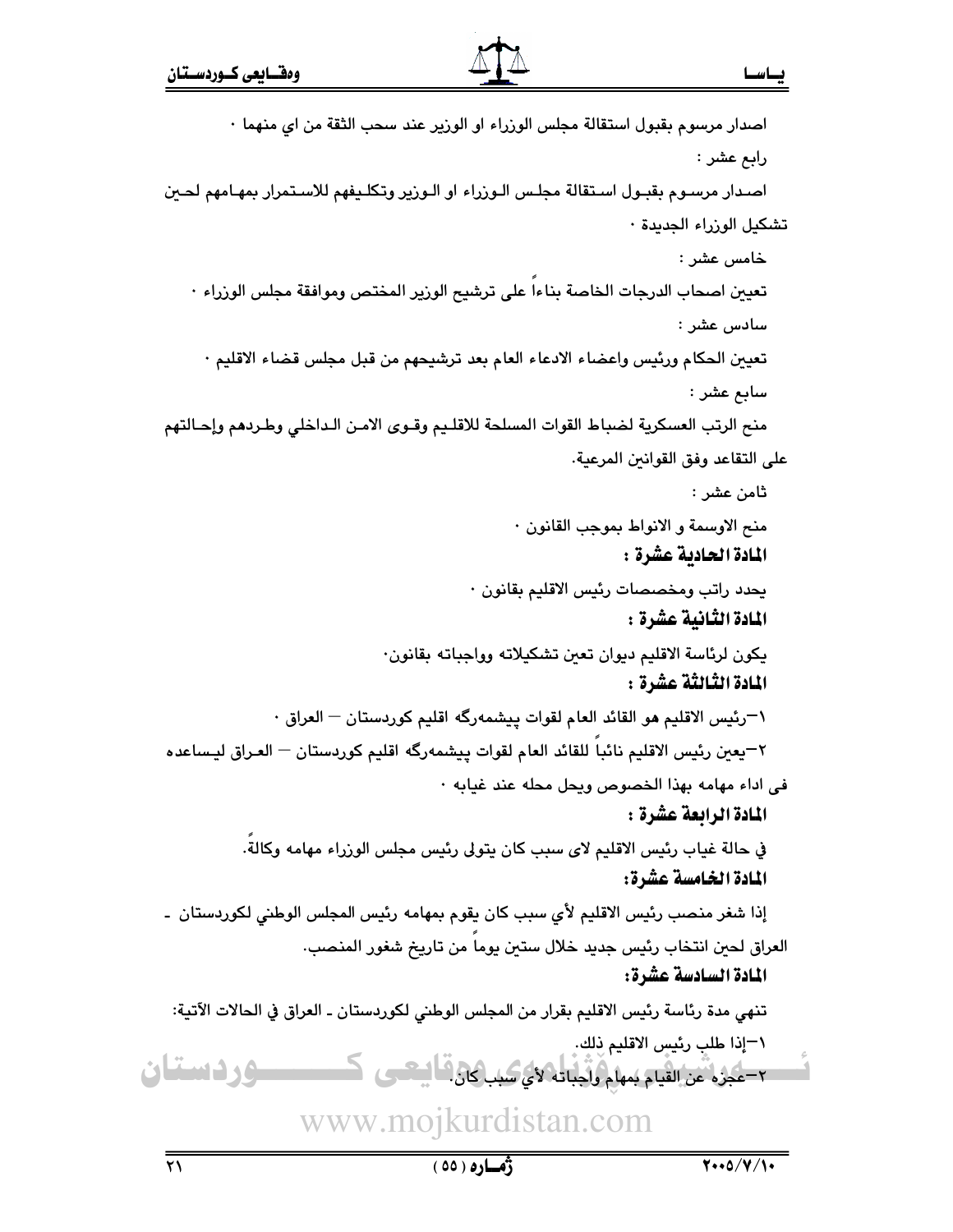٣-سحب الثقة منه بمواقفة ما لا يقـل عـن ( ــــ<sup>7</sup>) مـن اعـضاء المجلـس الـوطني لكوردسـتان ـ العراق وباقتراع سرى.

## الفصل الخامس أحكام انتقالية

#### المادة السائعة عشرة:

يتم انتخاب رئيس الاقليم للولاية الأولى من قبل المجلس الوطني لكوردسـتان ـ العـراق وبأغلبيـة اعضائه استثناءا من حكم المادة الثانية من هذا القانون.

#### المادة الثامنة عشرة:

يلغي القانون رقم (٢) لسنة ١٩٩٢ (قانون انتخاب قائد الحركة التحررية الكوردية) والقانون رقـم (١٠) لسنة ١٩٩٧ المعدل.

# المادة التناسعة عشرة:

على مجلس الوزراء والجهات ذات العلاقة تنفيذ أحكام هذا القانون. المادة العشرون :

ينفذ هذا القانون من تاريخ صدوره وينشر في الجريدة الرسمية (وقائع كوردستان).

# عدنان رشاد المفتى رئيس المجلس الوطني لكوردستان ـ العراق

# الأسباب الموجبة

بما أن لكل نظام سياسي رئيس يجسد وحدة الشعب والـوطن ويتحدث بإسمـه في المحافـل الـسياسية والدولية ويرعى مصالح المواطنين باعتباره رئيساً اعلى للسلطة التنفيذية ويعتبر دعامة أساسية لاستقرار الوضم السياسي وتقدم المجتمع، وحيث أن الظروف الداخلية الـسابقة لم تكـن مهيـأة ومواتيـة لاسـتكمال عملية انتخاب قائد الحركـة التحرريـة الكورديـة بموجـب القـانون رقـم (٢) لـسنة ١٩٩٢ والـذي كـان بـديلاً لمنـصب رئـيس الاقلـيم في حينــه ممـا إسـتوجب اصـدار القـانون رقـم (١٠) لـسنة ١٩٩٧ لاحقـاً وتوزيــع صلاحياته بين رئيس المجلس الوطني لكوردستان ـ العراق ورئيس مجلس وزراء الاقليم، ونظراً للتطـورات السياسية الكبيرة التي طرأت على أوضاع العراق بعد سقوط نظام الطاغيـة (صدام حسين) وإقـرار الفيدرالية كنظام سياسي في قـانون إدارة الدولـة العراقيـة للمرحلـة الانتقاليـة ونجـاح الانتخابـات العامـة في العراق في تشكيل اول جمعية وطنية عراقية منتخبة ومشاركة الكورد في السلطات الاتحادية بما فيها رئاسـة الجمهورية› ويمَّا أن المرحلة القادمة تتطلب توكيد الموقف والجهد لتحقيق طموحـات شـعب كوردسـتان ـ | و ْ العراق في الحرية والديمقراطية والفيدرالية مما اقتضى تشريع هذا القانون. www.mojkurdistan.com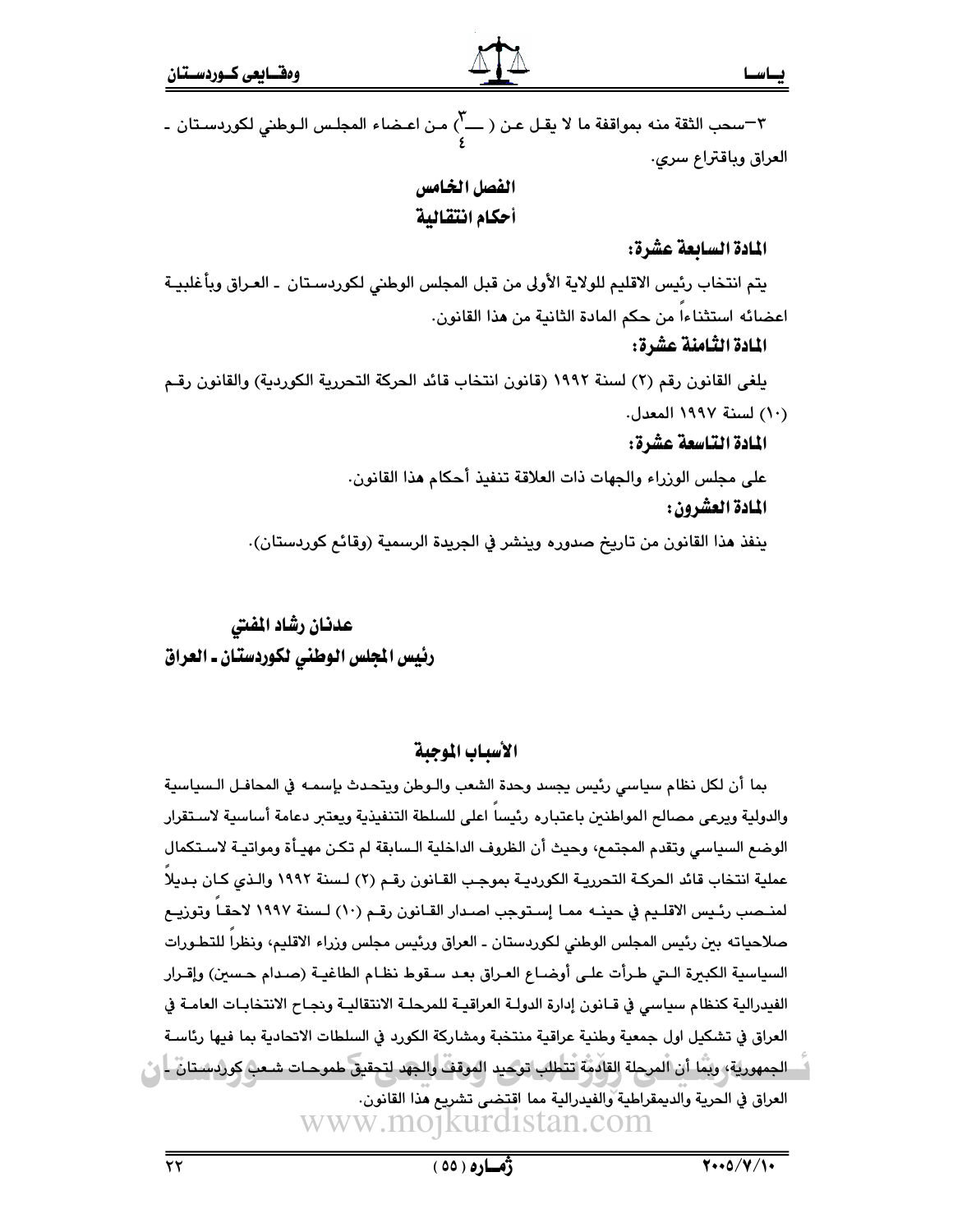#### يساسسا

بسم الله الرحمن الرحيم بـاسم الشعب المجلس الوطني لكوردستان - العراق رفق القرار: ١ تاريخ القرار: ٢٠٠٥/٦/٤

فنرار

استنادا لحكم المـادة (٤٨) مـن القـانون رقـم (١) لـسنة ١٩٩٢ المعـدل، قـرر المجلـس الـوطني لكوردستان ـ العراق في جلسته الافتتاحيـة للـدورة الانتخابيـة الثانيـة المنعقـدة بتـاريخ ٢٠٠٥/٦/٤ مايلى: اولاً: انتخاب رئيس وأعضاء هيئة رئاسة المجلس الوطني لكوردستان ـ العراق على الشكل التالي: رئيساً للمجلس ١–عدنان رشاد محمد المفتى ِ نائباً لرئيس المجلس ۲−محمد قادر عبدالله (د۰ کمال کرکوکی) سكرتيراً للمجلس ٣–فرست احمد عبدالله ثانياً: يعتبر القرار نافذاً من تاريخ الانتخاب في ٧٠٠٥/٦/٤. ثالثاً: ينشر القرار في الجريدة الرسمية (وقائم كوردستان).

عدنان رشاد المفتي رئيس المجلس الوطني لكوردستان ـ العراق

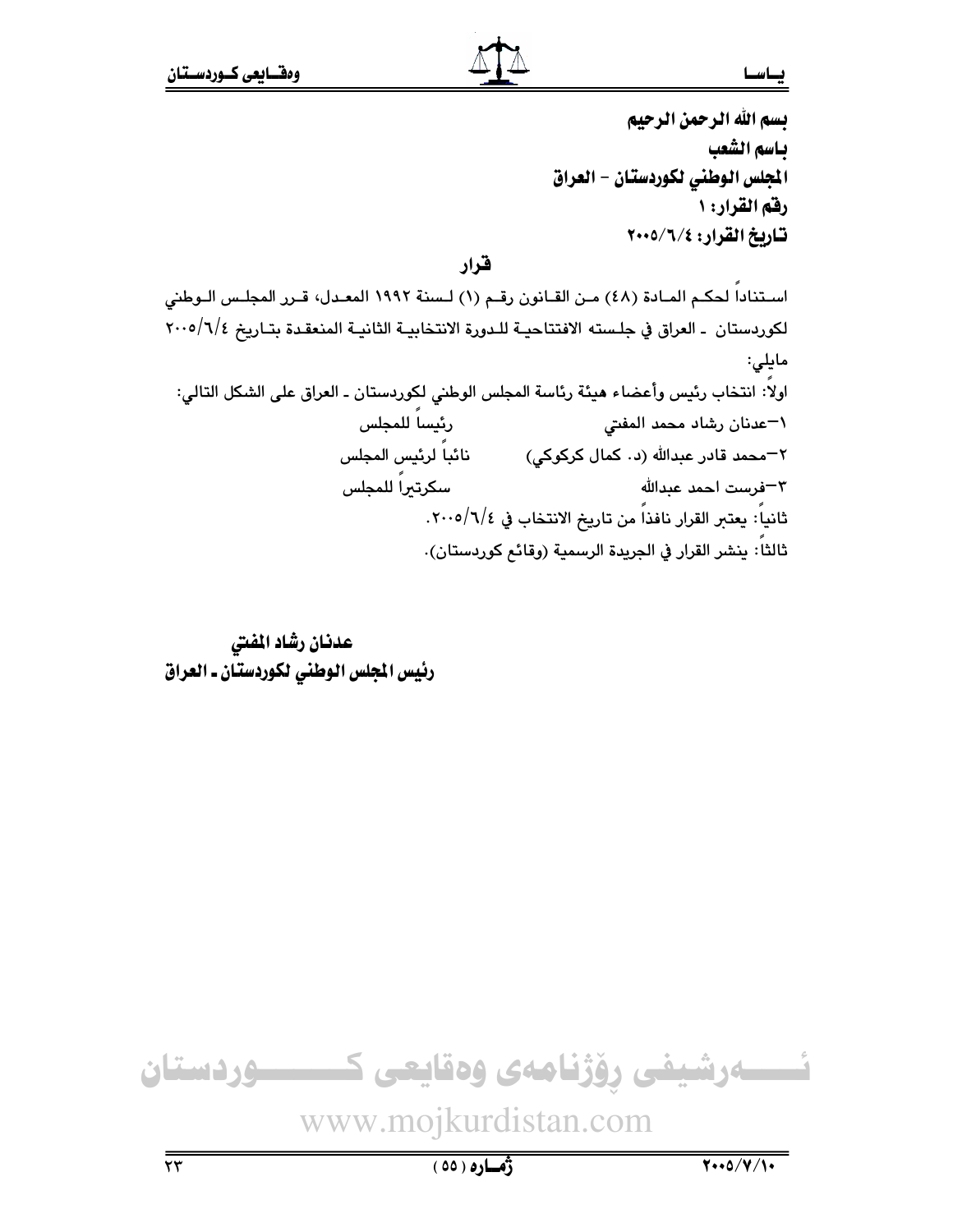#### يساسسا

بسم الله الرحمن الرحيم بـاسم الشعب المجلس الوطني لكوردستان - العراق رفق القرار: ٢ تاريخ القرار: ٢٠٠٥/٦/٥

قرار

استناداً لحكم المادة (٣٨) من النظام الداخلي للمجلس الوطني لكوردستان ـ العراق رقم (١) لـسنة ١٩٩٢ المعـدل والقـرار (٣) في ٢٠٠١/٤/١٢، قـرر المجلـس في جلـسته المنعقـدة بتـاريخ ٢٠٠٥/٦/٥ مايلى: اولاً: تتشكل لجنة الشؤون القانونية من أعضاء المجلس المدرجة اسماءهم أدناه: ١-السيد شيروان ناصح الحيدرى ٢–السيد عوني كمال بزاز ٣-السيد عبدالكريم ابوبكر ٤–السيد د. نورى جميل طالبانى <sup>0−</sup>السيد خليل ابرا**م**يم محمد ٦-السيد قادر سعيد خضر (زانا) ٧–الانسة خةمان زرار اسعد ٨–السيد دلير محمد شريف ٩–السيد طارق محمد سعيد جامباز ١٠-السيد محمد صالح أسماعيل ثانياً: على اعضاء اللجنة اختيار رئيس لها ونائباً للرئيس ومقرراً ثالثاً: يعتبر هذا القرار نافذاً من تاريخ ٢٠٠٥/٦/٥. رابعاً: ينشر القرار في الجريدة الرسمية (وقائم كوردستان).

عدنان رشاد المفتى رئيس الجلس الوطني لكوردستان ـ العراق



# www.mojkurdistan.com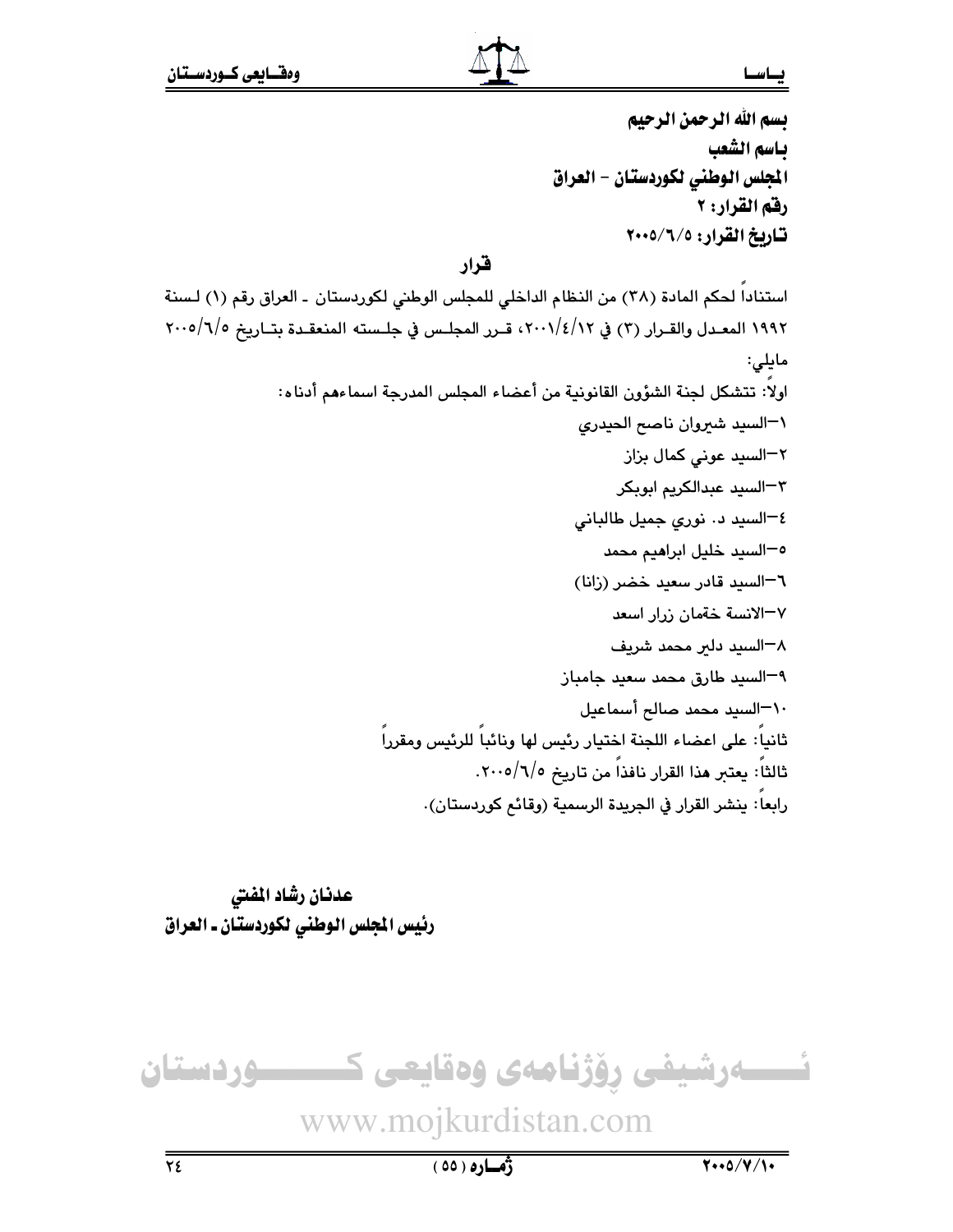#### يساسما

بسم الله الرحمن الرحيم بـاسم الشعب المجلس الوطني لكوردستان - العراق رفق القرار: ٣ تاريخ القرار: ١٢/٦/١٧-٢٠٠٥

# فخرار

استناداً لأحكام الفقرة (١) من المادة (٥٦) من القانون رقـم (١) لـسنة ١٩٩٢ المعـدل، والفقـرة (١) من المادة الثالثة عشرة والمادة السابعة عشرة من القانون رقم (١) لسنة ٢٠٠٥، قرر المجلس الوطني لكوردستان ـ العراق، بجلسته المنعقدة بتاريخ ١/٦/١٢مايلي: اولا: انتخاب السيد مسعود مصطفى البارزاني رئيساً لاقليم كوردستان ـ العراق. ثانيا: يعتبر هذا القرار نافذاً من تاريخ ٢٠٠٥/٦/١٢ وينشر في الجريدة الرسمية (وقائم كوردستان).

عدنان رشاد المفتى رئيس الجلس الوطني لكوردستان ـ العراق